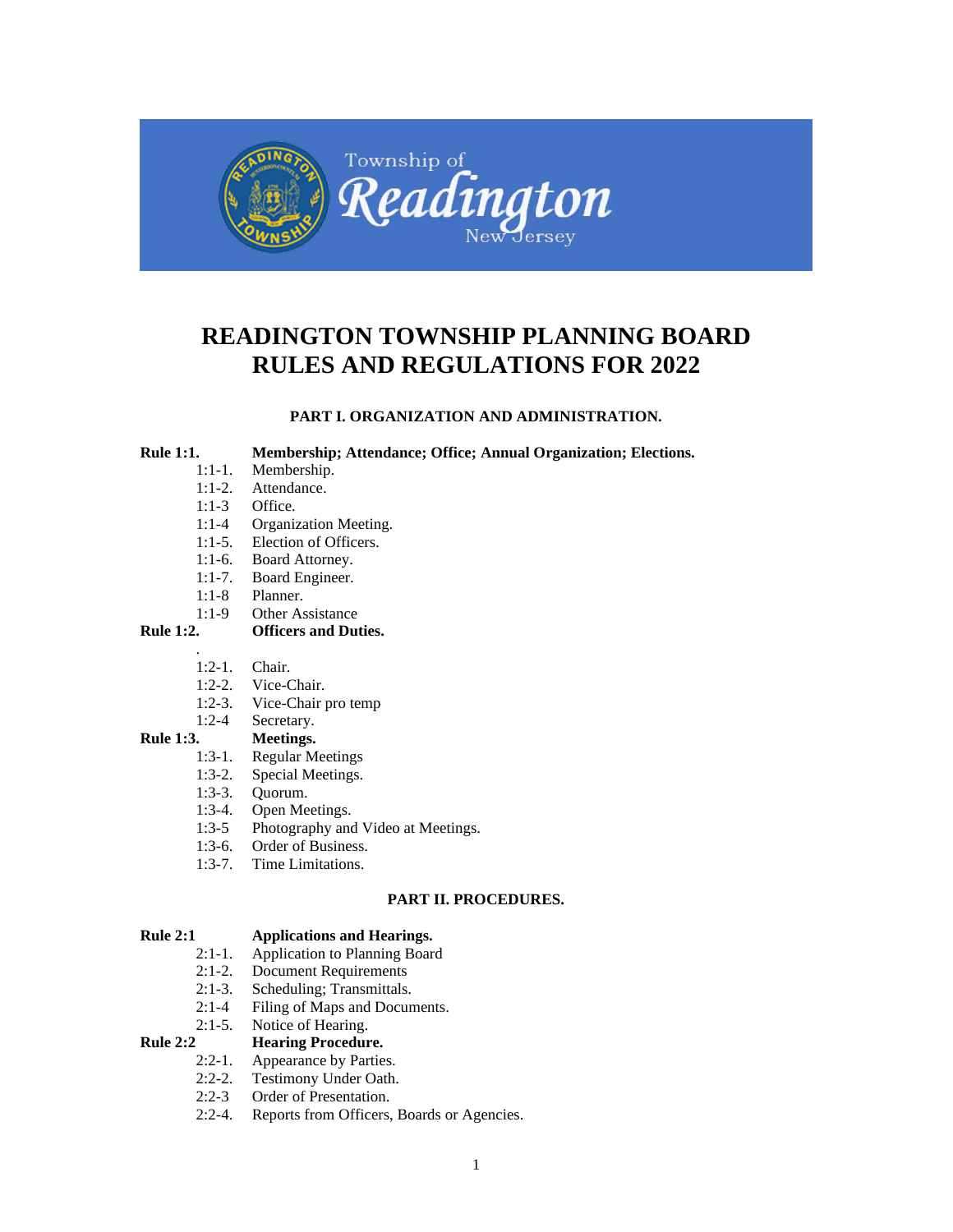- 2:2-5. Continuances.
- 2:2-6. Refusal to Consent to Continuance.
- 2:2-7. Testimony from Board-Employed and Other Expert Witnesses.
- 2:2-8. Site Visit by Board; Personal Knowledge of Board Members.
- 2:2-9. Evidence; Exhibits.
- 2:2-10. Effect of Restrictive Covenants and Deed Restrictions.
- 2:2-11. Letters and Petitions in Objection.
- 2:2-12. Burden of Proof.

#### **Rule 2:3. Voting**

- 2:3-1. Voting Procedure.
- 2:3-2. Voting Margin and Effect.
- 2:3-3. Abstentions.
- 2:3-4 Voting Eligibility; Review of Record.

## **Rule 2:4. Other Hearing Requirements and Procedures.**

#### The Record.

- 2:4-2. Transcripts.
- 2:4-3. Inability to Make Verbatim Record.
- 2:4-4. Oaths; Subpoenas; Contempt.
- 2:4-5. Perjury.<br>2:4-6. Judicial
- 
- 2:4-6. Judicial Notice.<br>2:4-7. Dismissal of Ap Dismissal of Application.
- 2:4-8. Amended Applications.
- 2:4-9. Conditions.

## **PART III. TAKING ACTION ON APPLICATIONS.**

#### **Rule 3:1. Decisions.**

- 3:1-1. Time of Decision
- 3:1-2. Failure to Decide within Prescribed Time
- 3:1-3. Form of Resolution Written Resolution.
- 3:1-4. Effect of Resolution.
- 3:1-5. Nature of Resolution Drafts
- 3:1-6. Relief Granted
- 3:1-7. Retention of Jurisdiction.
- 3:1-8. Publishing Notice; Service of Copy of Resolutions.

## **Rule 3:2. Rehearing.**

3:2-1. Rehearing

## **PART IV. AVAILABILITY AND ELIGIBILITY OF MEMBERS.**

#### **Rule 4:1. Alternate Members.**

- 4:1-1 Designation.
- 4:1-2. Appointment of Alternate to Serve on Case.<br>4:1-3. Alternate to Serve Until Final Disposition.
- Alternate to Serve Until Final Disposition.
- 4:1-4. Alternate No. 1 to Vote.
- 4:1-5. Alternate Not to Serve at Adjourned or Continued Hearing Unless Present at Prior Hearings and/or Reviewed Transcript of Listened to Tape.
- 4:1-6. Rights and Privileges.
- 4:1-7. Participation in Discussions; Voting.
- **Rule 4:2. Rule of Necessity.**
	- 4:2-1. Appointment of Additional Members.

#### **Rule 4:3. Disqualification.**

- 4:3-1. Disqualification Generally.<br>4:3-2. Local Government Ethics L
- Local Government Ethics Law.
- 4:3-3. Examples of Disqualification for Interest.
- 4:3-4. Removal From Panel.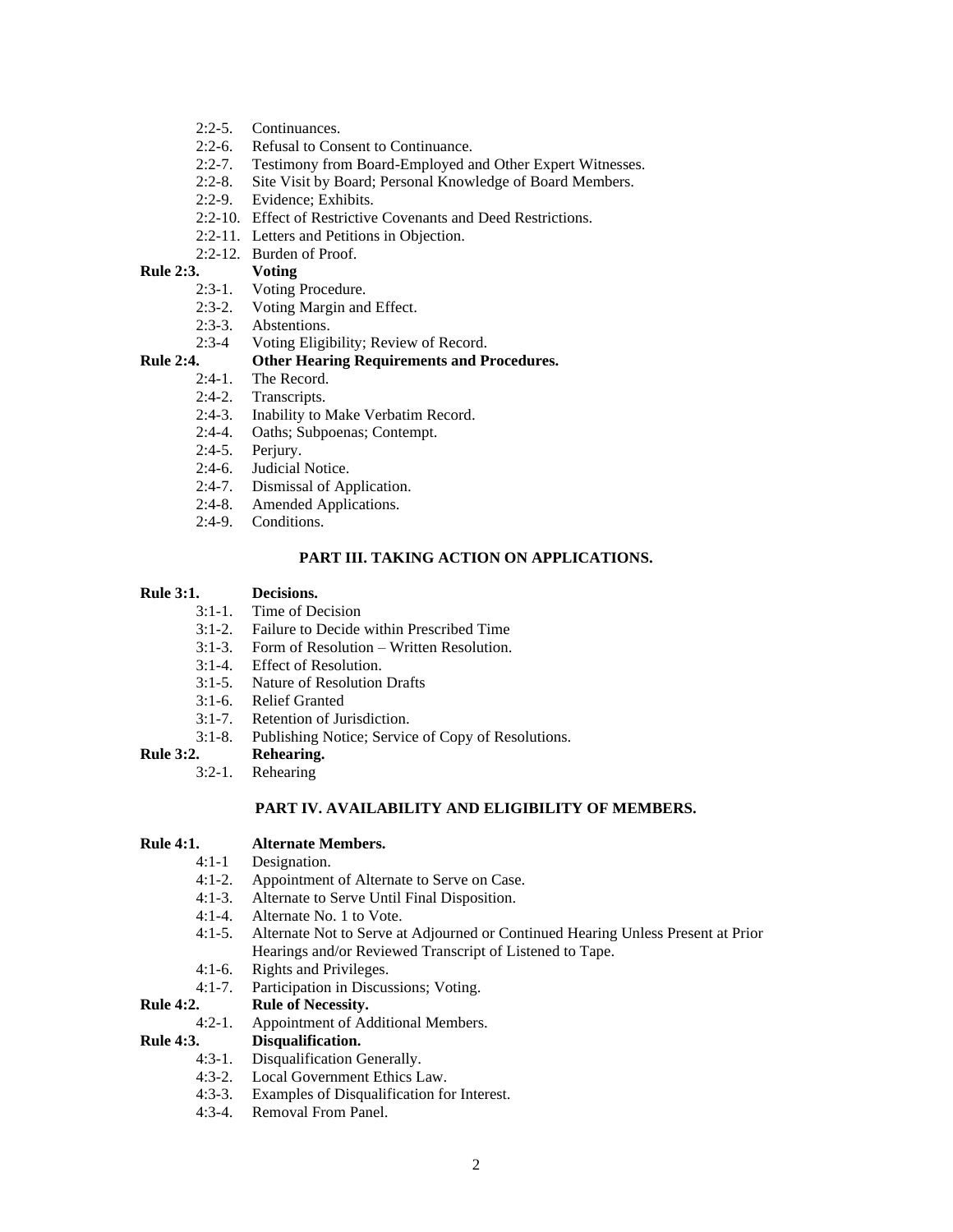- 4:3-5. Disclosure of Possible Conflicts; Waiver by Parties.
- 4:3-6. Remedy.

## **PART V. MISCELLANEOUS MATTERS.**

| <b>Rule 5:1.</b> | Fees.                                      |
|------------------|--------------------------------------------|
| $5:1-1$ .        | Application Fees.                          |
| $5:1-2.$         | Escrow Deposits for Professional Services. |
| <b>Rule 5:2.</b> | <b>Payment of Taxes.</b>                   |
| $5:2-1$ .        | Proof of Payment; Alternative Agreement.   |
| <b>Rule 5:3.</b> | <b>Purpose and Source of Authority.</b>    |
| $5:3-1$ .        | Purpose and Source of Authority of Rules   |
| <b>Rule 5:4.</b> | Amendments.                                |
| $5:4-1$ .        | Amendments to the Rules.                   |
| <b>Rule 5:5.</b> | <b>Relaxation of Rules.</b>                |
| $5:5-1$ .        | Where Rules May be Relaxed.                |
| <b>Rule 5:6</b>  | <b>Objections</b>                          |
| $5:6-1$          | <b>Objections to Rule Violations</b>       |
| <b>Rule 5:7</b>  | <b>Severability</b>                        |
| $5:7-1$          | Severability                               |
|                  |                                            |

#### **PART I. ORGANIZATION AND ADMINISTRATION.**

#### **Rule 1:1. Membership; Office; Annual Organization; Elections; Appointments.**

**1:1-1. Membership.** The Board shall consist of nine (9) regular members, all of whom are appointed in accordance the provisions of N.J.S.A. 40:55D-23.

**1:1-2. Attendance.** If a member fails to attend or attends but leaves prior to the conclusion of a Board meeting, the member can ask the Board to excuse the absence at that meeting or at a subsequent meeting. The Board shall excuse the member if a majority of the authorized membership (a minimum of five (5) votes) determines that the absence was caused by legitimate illness, disqualification, or should otherwise be excused. If a member fails to attend or participate in three (3) consecutive meetings (both regular and work sessions) or for a period of six (6) consecutive weeks, whichever shall be of longer duration, without being excused by the Board as set forth above, the secretary shall notify the governing body of that fact.

**1:1-3. Office.** The office of the Board shall be located at the Municipal Building located at 509 Route 523, Whitehouse Station (Readington Township), New Jersey 08889. All records of the Board concerning pending applications shall be kept at this location and shall be available for public inspection at this location between the hours of 9:00 a.m. and 12:30 p.m., Monday through Thursday, except for legal holidays at which time the office is closed. The public may also inspect the records at the office at other times but by appointment only to be made with the Board Secretary. Board meetings and hearings on applications shall take place in the first floor meeting room in the Municipal Building located at 509 Route 523, Whitehouse Station (Readington Township), New Jersey 08889 in accordance with Rule 1:3-1 below.

**1:1-4. Organization Meeting.** In December of each year, the Board shall select a date in January of the next year on which to convene a meeting for the purpose of organizing the affairs of the Board for the calendar year. If the Board should fail to select such a January date in December, the organizational meeting shall take place on the second Monday of January at 7:00 p.m. Such meeting shall be conducted in the presence of the Board Attorney who was appointed for and who served through the preceding calendar year, and who shall serve pro tem until reappointment or replacement.

**1:1-5. Election of Officers.** At the organization meeting, the Board shall elect from its Class IV members a Chair, Vice-Chair and Vice-Chair pro temp. The Board shall also elect a Secretary from among its members, except that if the Administrator of the Planning and Zoning Department of the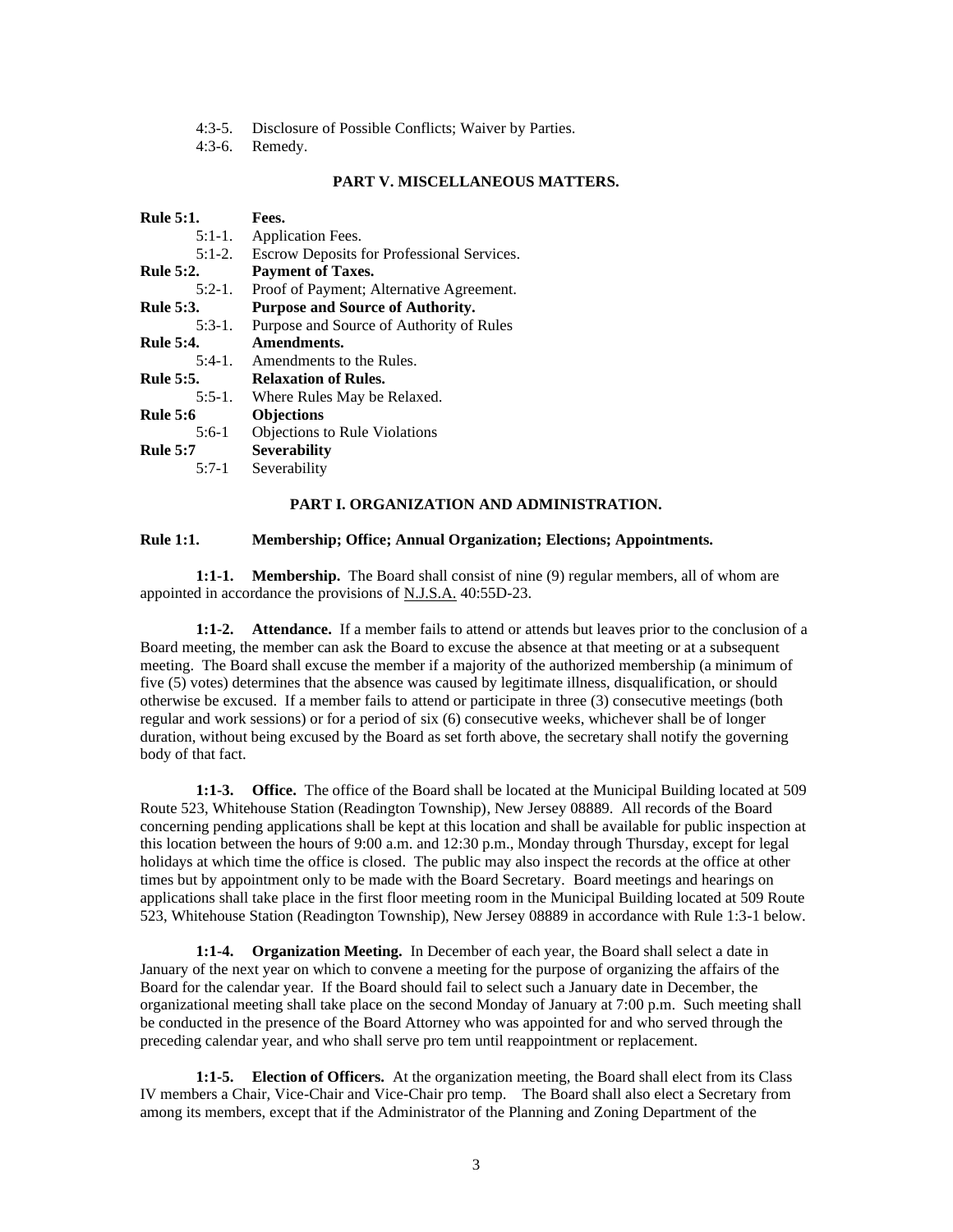Township is available to serve as Secretary, such person may so serve. The secretary shall be compensated upon agreement and in accordance with the ordinances and/or determinations of the Planning Board and the Governing Body of the Township. A candidate receiving the majority vote of the entire membership of the Planning Board shall be deemed elected to the office for which the vote was taken and shall serve for one year or until he or she is re-elected or his or her successor shall take office. In the event that an office shall become vacant in some factual manner or by operation of law, the office shall be filled as soon as possible by the same election procedure, and the term of such office shall be the unexpired term of the predecessor.

**1:1-6. Board Attorney(s).** The Board shall annually appoint or reappoint an Attorney(s)-at-Law of the State of New Jersey having recognized competence in the law of local governments, land use and zoning. The Board Attorney(s) shall be compensated pursuant to agreement and shall be the legal advisor(s) and representative(s) of the Planning Board. The Board Attorney(s) shall prosecute and defend litigation and appeals on behalf of the Board, unless the Township's insurance carrier assigns other counsel or the Board elects to use other litigation or appellate counsel or the Board and Township agree to a joint defense where litigation is filed against both bodies and the Township elects to use other litigation or appellate counsel to represent both bodies in the joint defense. In the event the Board elects to appoint or reappoint more than one attorney, the Board shall determine as it sees fit which of the attorneys shall represent it in particular cases and/or at particular meetings.

**1:1-7 . Board Engineer(s).** The Board shall appoint or reappoint a licensed professional engineer(s) of the State of New Jersey who shall review and report on the applications and other matters pending before the Board at the direction of the Board, and who shall attend the meetings of the Board and committees of the Board as instructed by the Board.

**1:1-8. Planner(s).** The Board shall appoint or engage a licensed professional planner(s) of the State of New Jersey who shall review applications and land use matters, prepare Master Plan and reexamination reports and who shall attend the meetings of the Board and committees of the Board as instructed by the Board.

**1:1-9. Other Assistance.** The Board may also appoint such other officers and/or assistants and engage such additional experts or staff as it may be deemed necessary from time to time.

#### **Rule 1:2. Officers and Duties.**

**1:2-1. Chair.** The Chair shall preside at all meetings and hearings of the Board, decide all points of order and matters of procedure governing said meetings or hearings, decide issues of expert qualifications and admission of evidence, appoint committees, and shall perform all the duties normally appertaining to his or her office, as required by law, ordinance, these rules or prevailing parliamentary practice. Unless overruled by a majority vote of members, the Chair's decisions on the aforementioned issues shall be deemed the decision of the Board as a whole.

**1:2-2. Vice-Chair.** The Vice-Chair shall preside at all Board meetings and hearings in the absence or upon the disqualification of the Chair, and shall have all of the powers of the Chair under such circumstances.

**1:2-3. Vice-Chair pro temp**. The Vice-Chair pro temp shall preside at all Board meetings and hearings in the absence or upon the disqualification of the Chair and Vice-Chair, and shall have all of the powers of the Chair under such circumstances.

**1:2-4. Secretary.** The Secretary shall generally perform the secretarial work of the Board, including, but not limited to the following:

(a) Conduct all official correspondence, compile all required records, keep and maintain all necessary files and indexes with respect to the operation of the Board, cause all notices of meetings required to be given pursuant to the Open Public Meetings Act, the Municipal Land Use Law or any other applicable law or ordinance;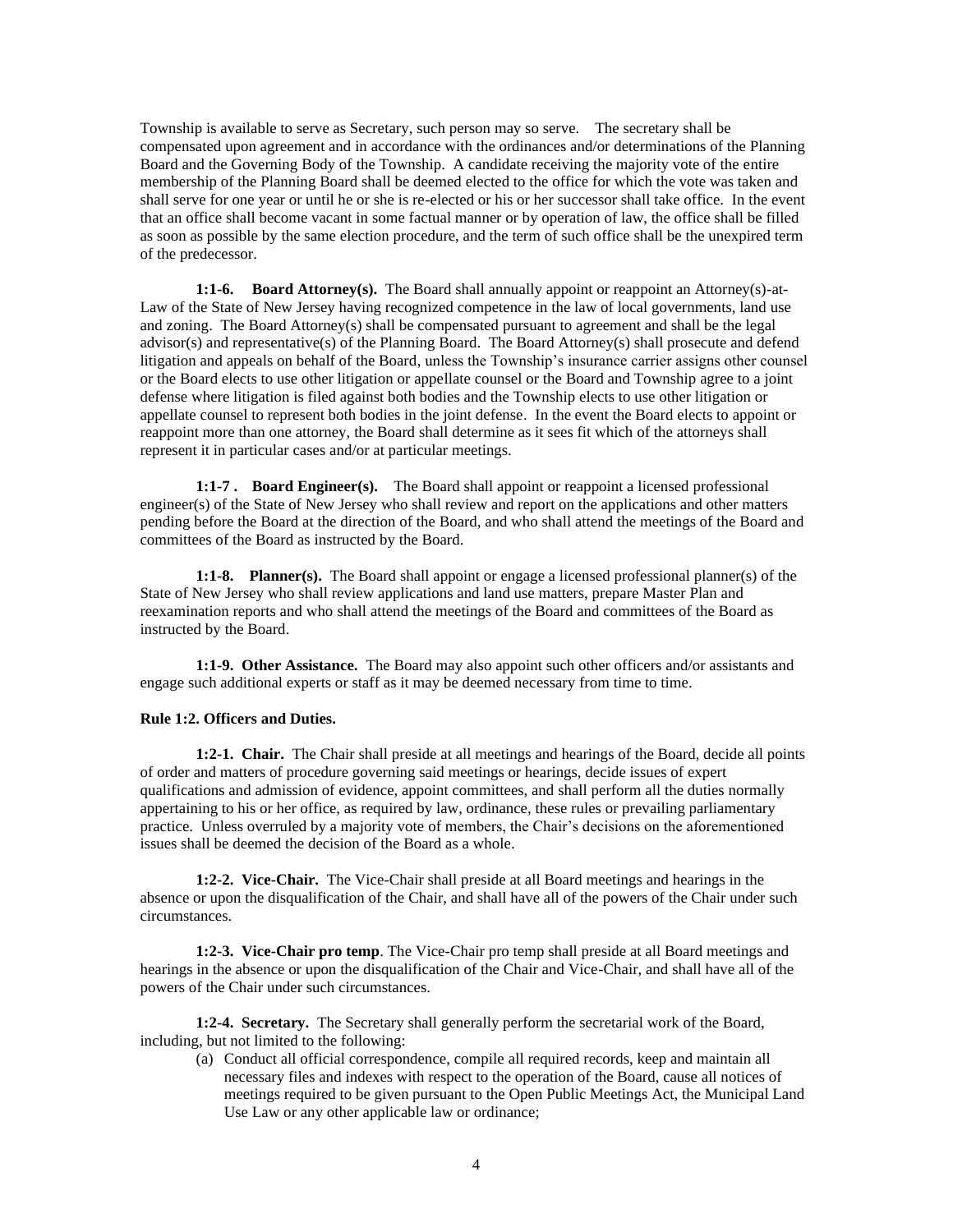- (b) Attend all meetings of the Board, take and have custody of all records, documents, maps, plans and evidence, and provide for the care and custody of items for which no other provision is made by statute or these rules; take or direct the taking of roll call votes, and insure the recordation of affirmative and negative votes as well as abstentions;
- (c) Make a recording of the proceedings of each hearing of the Board in accordance with these rules, keep minutes of the proceedings of each meeting (including work sessions) held by the Board and file them in a book, and sign the resolutions and orders adopted by the Board and file them in a book;
- (d) Cause to be mailed or otherwise delivered or made available to each member of the Board and professional consultants to the Board true copies of the minutes and all other documents and materials pertaining to the business of the Board; and
- (e) Perform such other duties as normally pertain to the office of Secretary of the Planning Board, or as directed by the Chair.

#### **Rule 1:3. Meetings.**

**1.3-1. Regular Meetings.** Regular meetings of the Planning Board shall be held in the first floor meeting room in the Municipal Building located at 509 Route 523, Whitehouse Station (Readington Township), New Jersey 08889, at 7:00 p.m. on the second and fourth Mondays of each month. If a regular meeting falls on a legal holiday, such meeting shall be held on the next succeeding secular day or such other day as the Board may select. Whenever there are no matters to be considered at any regular meeting other than the organization meeting or the Chair becomes aware that there will not be a quorum of members present other than at the organizational meeting, the Chair may dispense with such meeting by directing the Secretary to provide notice of cancellation to each member of the Board by reasonable means and as soon as possible in advance of the time set for such meeting and by giving notice in accordance with the Open Public Meetings Act or otherwise posting the cancellation for the convenience and interests of the public.

**1.3-2. Special Meetings.** Special meetings may be called by the Chair at any time or upon the written request of three (3) or more members of the Board, provided that notice thereof be mailed or given to each member of the Board and to the public as required or allowed by law. An applicant may request but shall not be entitled to a special meeting. Special meetings at the request of an applicant may be scheduled at the pleasure of the Board provided the public interest is fairly and reasonably served.

**1.3-3. Quorum.** At all meetings of the Board, a quorum to conduct any business of the Board shall consist of five (5) qualified members. In the absence of a quorum, the members present may convene a meeting only for the purpose of adjourning the same to another date. No hearing may proceed without a qualified quorum of the Board for that particular hearing. In the event that the Chair becomes aware that the Board will be unable to provide a quorum for a particular meeting, the Chair may dispense with such meeting by directing the Secretary to provide notice of cancellation to each member of the Board by reasonable means and as soon as possible in advance of the time set for such meeting and by giving notice in accordance with the Open Public Meetings Act or otherwise posting the cancellation for the convenience and interest of the public.

**1.3-4. Open Meetings.** Except as otherwise provided in these rules and regulations, the meetings of the Board shall be open to the public at all times. Nothing herein shall be construed to limit the discretion of the Board to permit, prohibit or regulate the active participation of the public at any meeting. The Board may exclude the public only from those portions of a meeting at which the Board discusses matters within the exclusions provided under N.J.S.A. 10:4-12b and/or N.J.S.A. 40:55D-9b.

**1.3-5. Photography and Video at Meetings.** The Board recognizes the right of persons to take pictures and video during its meetings provided that the persons taking the pictures or video do so in a manner that is respectful, unobtrusive and not disruptive to the meeting and those attending the meeting. As such, persons wishing to take pictures from hand held cameras or personal communication devices (cellular phones, tablets, laptop computers, and the like) can do so from their seats or, if standing, from the rear of the room adjacent to the exterior wall. Persons wishing to video may do so from their seats if the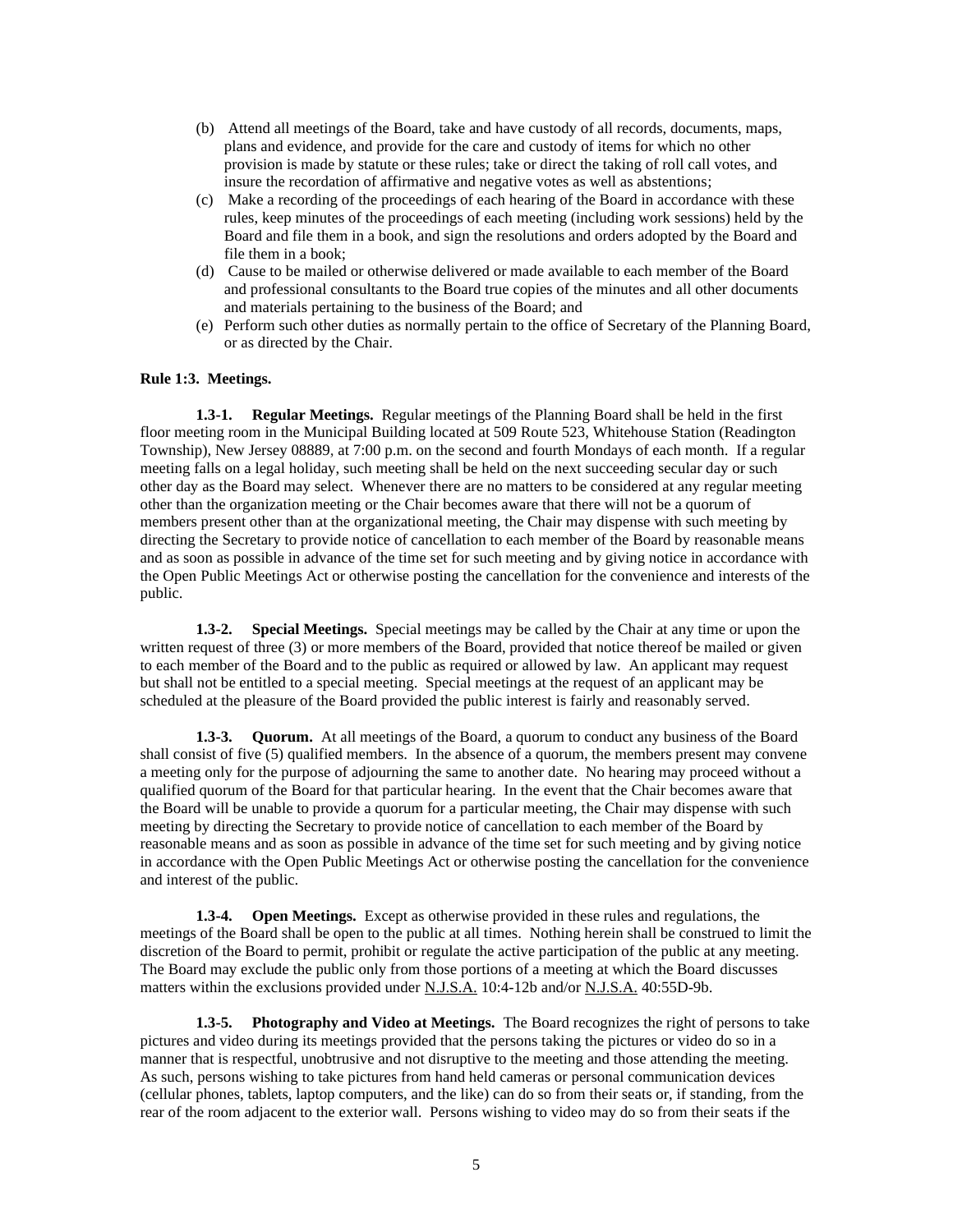video equipment is hand held. For video equipment which is shoulder held or on a tripod or uni-pod, persons wishing to video can do so from the rear of the room adjacent to the wall. In all cases, no lights or flash shall be used. Any person wishing to photograph or video a meeting or any portion of a meeting must publicly announce their intention so that all persons are aware of same.

**1.3-6. Order of Business.** Subject to the discretion of the Chair to the contrary, the order of business for all regular sessions of the Board shall be as follows:

- (a) Flag salute
- (b) call to order;
- (c) statement of compliance with Open Public Meetings Act;
- (d) roll call;
- (e) approval of minutes of previous meetings;
- (f) adoption of resolutions;
- (g) adjournments of any scheduled cases and any motions;
- (h) old business (continued hearings);
- (i) new business (new hearings);
- (j) other discussion;
- (k) closed session;
- (l) adjournment.

**1:3-7. Time Limitations.** The Board shall be under no obligation to consider any old and/or new business after 10:00 p.m. The Board shall take no new testimony beyond 10:30 p.m. This rule may be waived, however, by a majority of the Board members then present and qualified.

**1:3-8. Parliamentary Procedure.** Robert's Rules of Order, latest edition, shall be followed whenever a particular procedure or practice is not contemplated by these rules.

#### **PART II. PROCEDURES.**

#### **Rule 2:1. Applications and Hearings.**

**2:1-1. Application to Board.** Applications for development and for any other relief shall be commenced by filing the original and the requisite number of copies of the latest form of application with the Secretary of the Board together with the fee required by ordinance and all other documents and/or items required by the requisite checklist(s) established by ordinance. Upon receipt of the application, the Secretary of the Board shall assign it a case number.

**2:1-2. Document Requirements.** The application form, all related and supporting documents, and other attachments appurtenant to an application to the Board shall be submitted to the Secretary of the Board in both digital and paper form. For paper documents, the original and all copies intended to be forwarded to Board professionals shall be full-size. Paper copies intended for distribution to Board Members shall be "C" size  $(17" x 22"$ ), and any copies whose original exceeds that size should be scaled to fit rather than stretched to fit. Digital copies shall be in Adobe Acrobat PDF format and shall be emailed to the Board Secretary. If the file size of the digital documents makes it impractical to email the documents, the applicant shall provide the Board Secretary a USB drive containing the files or host the files on a publicly accessible web site and provide the direct address to download the file to the Board Secretary.

**2:1-3. Scheduling; Transmittals.** Upon a determination of completeness in accordance with the MLUL, the application shall be assigned a hearing date and the Board Secretary shall forward copies of all application materials and documents to the Board Attorney, the Board Engineer, the Board's planning expert, and any other Board expert(s) whose input is sought. The application materials and documents shall also be forwarded to all Board members prior to the scheduled hearing session. Applications shall be scheduled for hearing in the order in which they are declared complete except that an application may be advanced so as to comply with statutory and ordinance limitations of time but shall otherwise be at the discretion of the Board or its designee(s).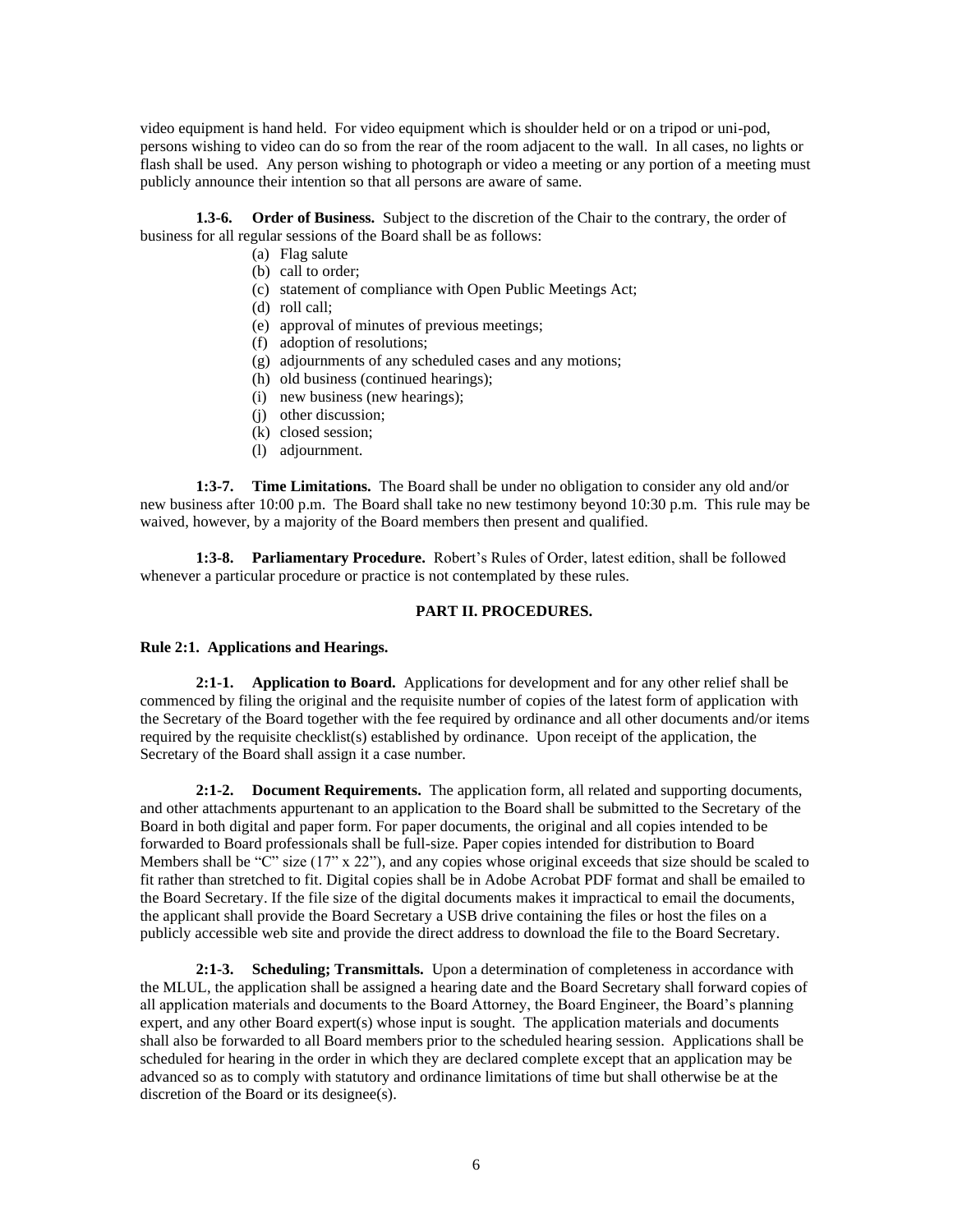**2:1-4. Filing of Maps and Documents.** At least twenty-one (21) days prior to the date scheduled for the hearing, the applicant shall file with the Board Secretary the maps, plans, plats and/or documents for which approval is sought and/or which the Board required to be filed. Applicants should take note that N.J.S.A. 40:55D-10b provides a ten (10) day minimum filing period but not a maximum filing period. The Board has required a twenty-one (21) day filing period in order for its experts and staff to have sufficient time to prepare reports so that they can be filed prior to the date for the hearing, rather than on the date of the hearing. This twenty-one (21) day requirement shall apply to the initial hearing session as well as all subsequent hearing sessions.

**2:1-5. Notice of Hearing.** Prior to a hearing commencing on an application, the applicant must have given notice of the hearing at least ten (10) days prior to the date set for the hearing in accordance with all requirements of the MLUL and the Township ordinances and must file with the Board an affidavit of proof of service of the notice together with stamped certified proof of mailings (if service was by mail) and an affidavit of publication of notice in the newspaper. As to the requirement in N.J.S.A. 40:55D-12 that notice of a hearing be given to the owners of all real property as shown on the current tax duplicates, the applicant must send notice to all property owners on a list prepared by the Township Tax Assessor which is no more than four (4) months old at the time of service of the notices.

#### **Rule 2:2. Hearing Procedure.**

**2:2-1. Appearance by Parties.** Individuals may either appear on their own behalf before the Board at the time of the hearing or be represented by an attorney authorized to practice law in New Jersey. Pursuant to New Jersey Court Rule 1:21-1(c), no business entity (whether a corporation, partnership or any other form), with the sole exception being a sole proprietorship, shall appear before the Board at the time of the hearing except through an attorney authorized to practice law in New Jersey.

**2:2-2. Testimony Under Oath.** The Chair or his or her designee shall duly swear all persons giving testimony at a hearing.

**2:2-3. Order of Presentation.** Generally, each application shall be considered in accordance with the following order of presentation:

- (a) The applicant or, if the applicant is represented by an attorney, the attorney shall enter an appearance on the record. If counsel represents the applicant, the attorney shall enter his or her appearance, identifying the name and location of his or her firm, identifying the client who is represented.
- (b) All of the applicant's witnesses shall then be sworn, as well as any Board experts who have filed reports concerning the application and/or who have not filed reports but may provide input on the application during the hearing.
- (c) The applicant or, if the applicant is represented by an attorney, the applicant's attorney shall then proceed to make opening remarks, if any, present testimony and any other evidence, documentary or otherwise, upon which the applicant intends to rely in order to establish a basis for the relief sought. The Board may impose reasonable limitations on the time and number of witnesses.
- (d) At the commencement of a witness' testimony and/or at the introduction of other evidence, the Chair shall rule on qualifications and admissibility and at the conclusion of a witness's testimony, the Chair shall allow Board members, Board experts, objectors and interested parties to ask questions of such witness, and shall permit reasonable cross-examination by counsel representing an objector or interested party. An attorney representing a group of objectors or interested parties shall submit to the Board a written list of persons represented by such attorney and shall submit a copy of the same to the applicant or the attorney for the applicant. Such persons shall participate in the proceedings only through their attorney. The Board may impose reasonable limitations on the time and number of questions posed to / cross examination of witnesses.
- (e) Upon the conclusion of the presentation of the application, any objector(s) wishing to present a case in objection to the relief sought may do so in such order as may be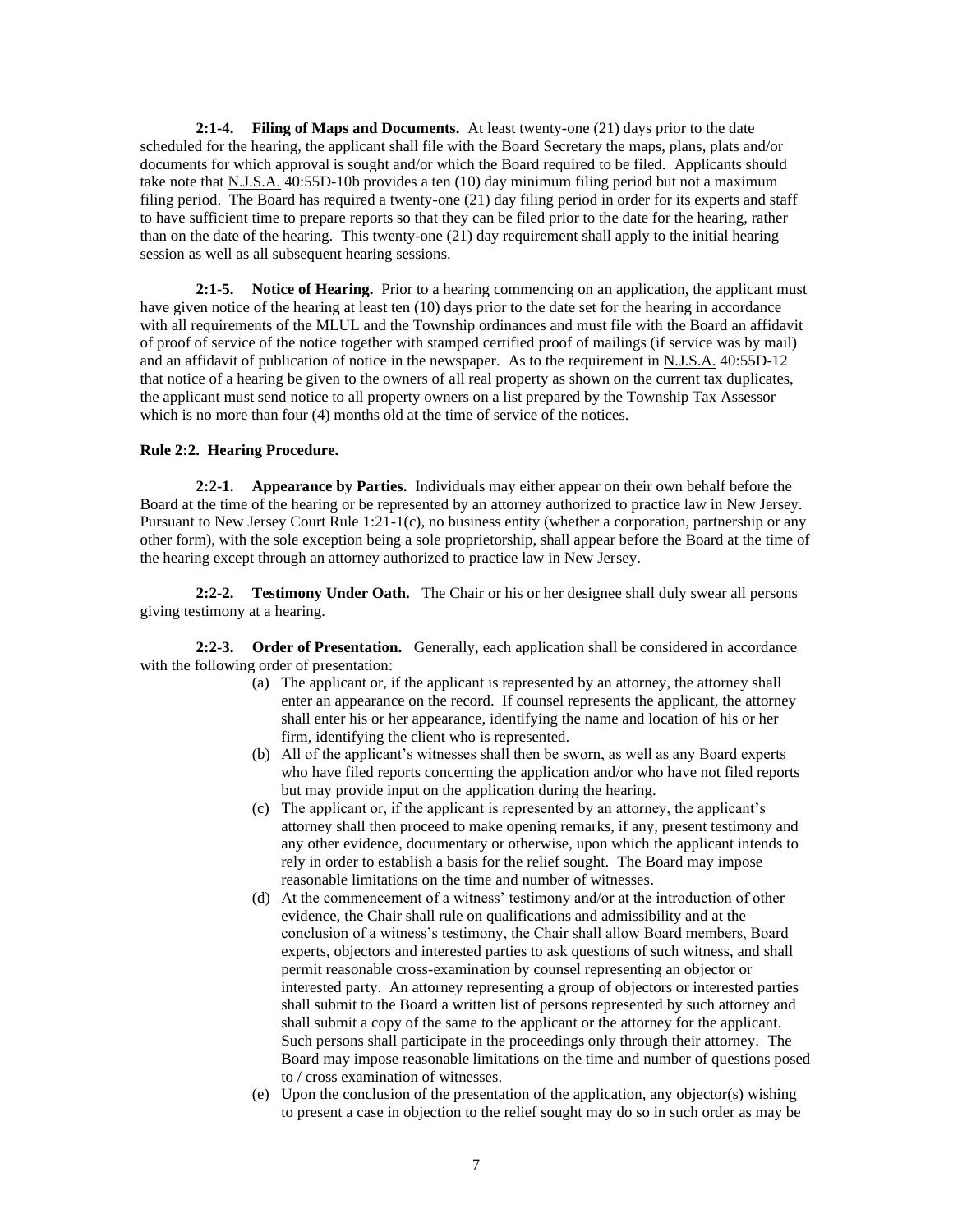recognized by the Chair. The objector(s) may call witnesses for relevant testimony and introduce any relevant documentary or other relevant evidence subject to reasonable cross-examination by the applicant or his or her attorney and the Board, and the Chair shall allow a reasonable opportunity for interested parties to ask questions of such witnesses. The Chair shall first recognize presentations of counsel for objectors and those presentations involving expert testimony in the order that the Chair shall determine upon the exercise of reasonable discretion. Such presentations shall be subject generally to the procedure set forth in the above subparagraphs, affording the attorney for the applicant and an applicant pro se a reasonable opportunity for cross-examination and questions. The applicant may thereafter present rebuttal evidence subject generally to the procedure set forth in the above subparagraphs.

- (f) The Board shall thereafter recognize public commentary by interested parties appearing pro se, provided that those giving commentary are sworn and each such interested party is subject to cross-examination and questioning. The Board my impose reasonable limitations on the time of each public comment to ensure that all public commenters have an opportunity to be heard. All rebuttal testimony or evidence shall be considered in such order as the Chair shall designate. The Board shall consider only relevant objections. The Board shall not consider unreasonable, repetitive or disorderly testimony or objections. The Board may impose reasonable limitations on the time and number of objecting witnesses. The Board shall also have the power to limit objections to those expressed by interested parties as the term is defined in the Municipal Land Use Law and construed by the courts of this State.
- (g) Any member of the Board may place evidence before the Board as to any relevant matter of which he or she has personal or official knowledge for the purpose of amplifying the record, including facts ascertained from a viewing of the premises in question subject to these rules. See, Rule 2:2-8 as to the procedures to be followed in this regard.
- (h) The Board shall have the right to rely upon the expertise of its attorneys as well as the expertise of its engineering and planning experts and any and all other Board experts that have testified during the hearing. The Board may also call, as witnesses, other municipal officials such as police officers, municipal engineers, the tax assessor, municipal employees managing municipal utilities, etc., to testify as to particular facts pertinent to the application. The Board shall also have the power to acquire additional evidence consistent with these rules.

**2:2-4. Reports from Officers or Agencies.** The Board may refer an application to another person or agency for a report provided that such reference shall not extend the time within which the Board must act. Such reports from other persons or agencies shall be made available to the applicant and to other interested parties for examination and refutation. The Board may either obtain such reports prior to the hearing, giving all interested parties the right to examine the same, or the hearing may be adjourned to a specific time and place for the purpose of receiving the reports and recommendations of public officials or agencies involved. The Board may accept the report into evidence without the author of the report being present to be questioned / cross examined unless the applicant or an interested party requests the opportunity to question / cross examine the author of the report, in which case the Board may not accept the report into evidence unless the author or other representative of the agency is made available for questioning / cross examination at the hearing.

**2:2-5. Continuances.** All cases may be continued to another date certain, which shall be the next regularly scheduled Board meeting unless otherwise determined by the Board. The Chair shall announce to all those present the date, time and place to which the hearing on the matter is continued. The applicant need give no further notice in that event. However, if the matter is continued to a special meeting, notice required under the Open Public Meetings Act shall be given. The Board reserves the right to continue a hearing on its own motion for purposes of further consideration, subject to limitations of time as provided in the Township Ordinances and the Municipal Land Use Law. Where adjournment for a continuance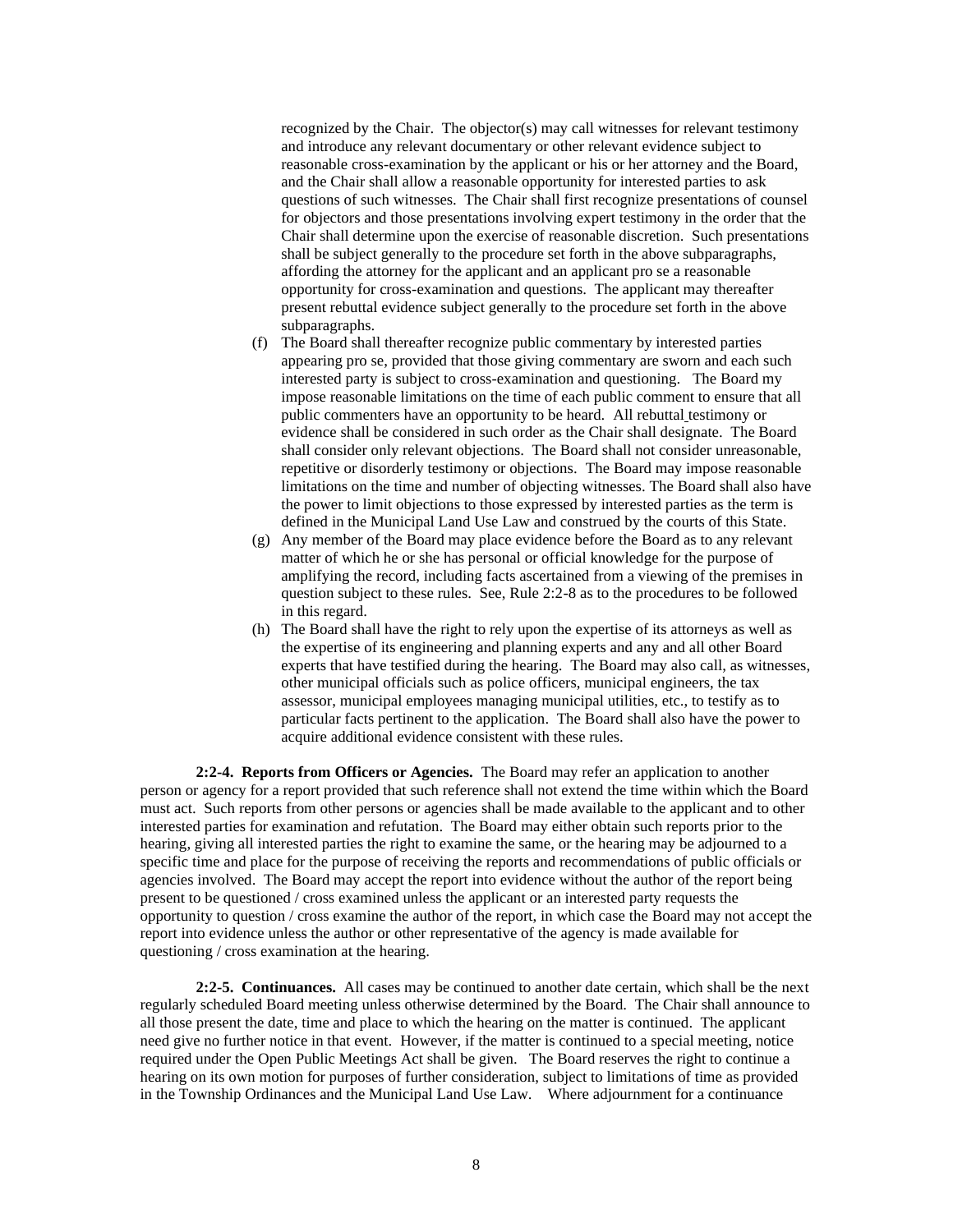would extend the statutory period within which the Board is required to act, the consent of the applicant shall be evidenced in writing or shall be made on the record.

**2:2-6. Refusal to Consent to Continuance.** Where an applicant refuses to consent to a continuance so that objectors can be heard or the Board has insufficient opportunity to consider the matter, such refusal by the applicant may be deemed arbitrary and unreasonable by the Board. Should the applicant move the Board to decide the matter without granting a continuance under those circumstances, the applicant shall be at risk of a denial of the application for failure to sustain the burden of proof and/or failure to afford the Board an opportunity to reach an informed decision.

**2:2-7. Testimony from Expert Witnesses.** The Board may require expert witnesses and/or reports from applicants if the Board believes same is/are necessary in order to make an informed decision on an application. Experts shall be qualified to the satisfaction of the Board. In addition to experts for the applicant, the Board shall have the power to engage its own independent experts to provide their opinions on issues raised in the application and/or on the testimony of experts produced by an applicant or other party. The Board shall not be bound to accept the testimony of any expert. Where there is conflicting testimony of experts, the Board shall decide which to accept. These rules shall not be construed as requiring expert testimony to sustain a Board finding. The Board may permit its experts to confer with the experts of the applicant where appropriate and, where appropriate, with experts hired by objectors or the Board in order to expedite consideration of the application. Informal communications between the Board's experts and those for the applicant shall be permitted outside the context of public meetings but any information as a result of those communications that any party wishes the Board to rely upon or that the Board wishes to rely upon shall be made part of the record. The applicant shall reimburse the municipality for the expenses incurred by the municipality in having Board professionals and experts participate in such communications.

**2:2-8. Site Visits by Board Members; Personal Knowledge of Board Members.** The Board may make site visit(s) of the property that is subject of an application upon reasonable notice to the parties and subject to the Open Public Meetings Act and prevailing New Jersey case law. In that event, or in the event that individual Board members visit the subject property or are well acquainted with the subject property, knowledge acquired of any particular fact or facts by way of a site visit or personal knowledge of the site may be used in making a decision if such member or members expresses such facts as the record at the time of the hearing. The applicant, any objector, or any interested party shall have an opportunity to refute such facts and the right to question the member(s) on the circumstances of acquiring the knowledge. In the event that Board members visit the subject property or have historical or other knowledge of the subject property and no reference is made to the same on the record, it will be presumed that such facts were not necessary to reach an informed decision and merely helped such members to understand the evidence presented to them at the hearing. The absence of references to site visits and impressions shall not vitiate any decision otherwise reached by the Board.

**2:2-9. Evidence; Exhibits.** The formal rules of evidence adopted by the courts of the State of New Jersey may be used as a guide but shall not strictly apply in the proceedings before the Planning Board. However, no decision shall be based upon any facts not proved or on matters which are not part of the record unless they are items of which the Board is entitled to take judicial notice in accordance with Rule 2:4-6 below. When any documents or exhibits are admitted into evidence during or for purposes of a hearing, they shall be marked and shall be retained by the Board as part of the permanent file unless the applicant agrees to take responsibility for safe keeping of such items. After the Board has rendered its decision and the time for filing an appeal has expired, the Board Secretary may return any such exhibits or documents to the person who offered them upon request, may keep them in the permanent file or may discard them. Any evidence presented, whether by testimony or by documents and exhibits presented for the purpose of the hearing(s), which are not questioned or controverted by any other party or by any member of the Board, may be deemed to be true by the Board for purposes of its decision. The Board may limit irrelevant, immaterial or redundant evidence. As set forth in the rules above, the Chair shall decide all issues of admission of evidence and, unless overruled by a majority vote of Board members, the Chair's decision shall be deemed the decision of the Board as a whole.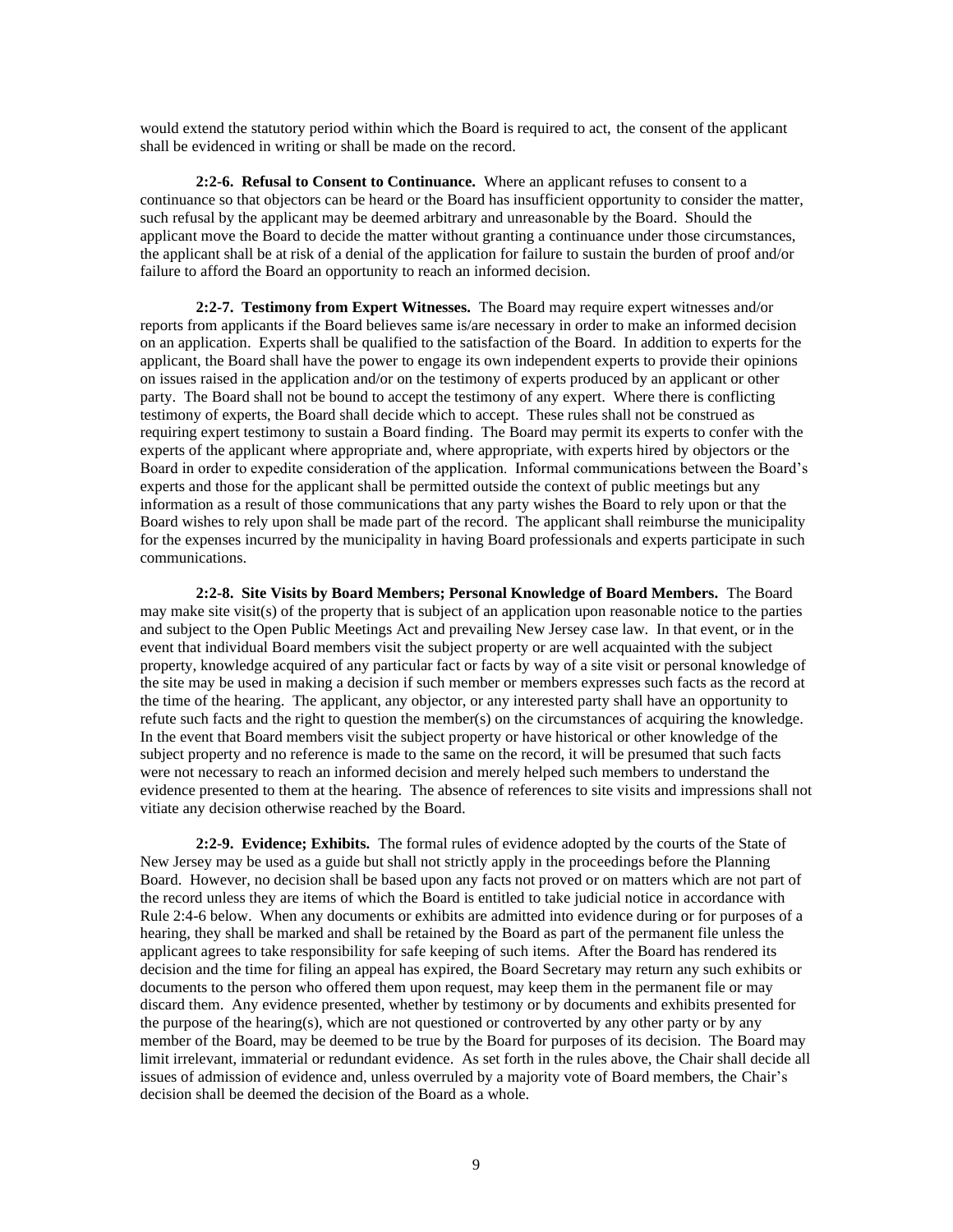**2:2-10. Effect of Restrictive Covenants and Deed Restrictions.** The Board is established for the sole purpose of exercising the powers conferred upon it by the MLUL. The Board is authorized by local ordinance only to hear matters within the purview of the ordinance. A restrictive covenant or deed restriction shall be construed as being in the nature of a private contract which may be enforceable either by a Grantor or other protected party by a proceeding in the Superior Court of New Jersey. Such a restriction shall not affect the jurisdiction of the Board, and the grant of relief by the Board shall not affect the validity of any restrictive covenant or deed restriction. The existence of a restriction shall generally have no bearing on the Board's determination, unless the Board, the Board of Adjustment or the Township Council imposed the restriction as a condition of prior approval.

**2:2-11. Letters and Petitions in Objection.** Letters of objection and petitions relating to an application for development shall not be admissible and, if submitted to the Board Secretary, shall be returned by the Secretary to the author or sender with a cover letter citing this rule and advising the author or sender that he or she can appear before the Board to testify regarding the application for development but cannot submit a letter or a petition of objection. This shall not bar the author of a letter or the signer of a petition from appearing and testifying under oath and, as part of such sworn testimony, reading a prepared statement, provided, however, that such person is subject to cross-examination and questioning.

**2:2-12. Burden of Proof.** The burden of proof is upon the applicant, and it is the applicant's responsibility to supply competent and credible evidence in order that the Board might determine the nature and degree of the relief sought by the applicant. The applicant must establish, to the Board's satisfaction, that pursuant to statutory and ordinance criteria, the applicant is entitled to the relief sought.

#### **Rule 2:3. Voting.**

**2:3-1. Voting Procedure.** The Board shall vote on all applications and matters by motion(s) made by qualified member(s). All motions shall require a second. In the absence of a second, the motion shall be deemed defeated. The Chair shall allow discussion on any motion made and duly seconded. The Board shall have the right, but not the obligation, to conduct a deliberation on any application or matter prior to any motion being made. All votes on substantive matters shall be taken by roll call, and the vote and name of the member casting the vote shall be recorded in the minutes.

**2:3-2. Voting Margin and Effect.** Once a quorum of the Board is present (which is at least five (5) members pursuant to Rule 1:3-3 above), an affirmative vote of a majority of up to nine (9) members present is required for any decision, determination or official action of the Board except that applications for a permit under N.J.S.A. 40:55D-34 must be approved by a majority of the full membership of the Board (which means at least five (5) affirmative votes.) If a motion to approve an application for development fails to receive the number of required votes, such failure shall be deemed an action denying the application.

**2:3-3. Abstentions.** Abstentions are disfavored except for good cause. An abstention shall be regarded as an assent to the vote of the majority. Thus, if the majority of those voting would affirm a measure, abstentions would be counted toward affirmance; if the majority would defeat a measure, abstentions will be counted toward defeat. A disqualified member shall not be counted as an abstention and shall, instead, be deemed to have removed himself or herself from the panel and not be involved in the consideration of the application. If the Board is evenly split in its decision, no majority exists with whom an abstaining member can be said to vote and accordingly abstentions shall not be assigned to either block. A tie vote shall be deemed an action denying the application, and abstentions shall not be construed to approve an application; nor shall abstentions be used to create a tie.

**2:3-4. Voting Eligibility; Review of Record.** When any hearing before the Board has been continued, a member of the Board who was absent for one or more hearing sessions shall be eligible to vote on the matter upon which the hearing is conducted notwithstanding the member's prior absence provided that such member certifies in writing to the Board that he or she has read a transcript or listened to a recording of the entire session for which he or she was absent. This rule shall not be construed as authorizing any hearing to be held whenever less than a quorum of the Board is present.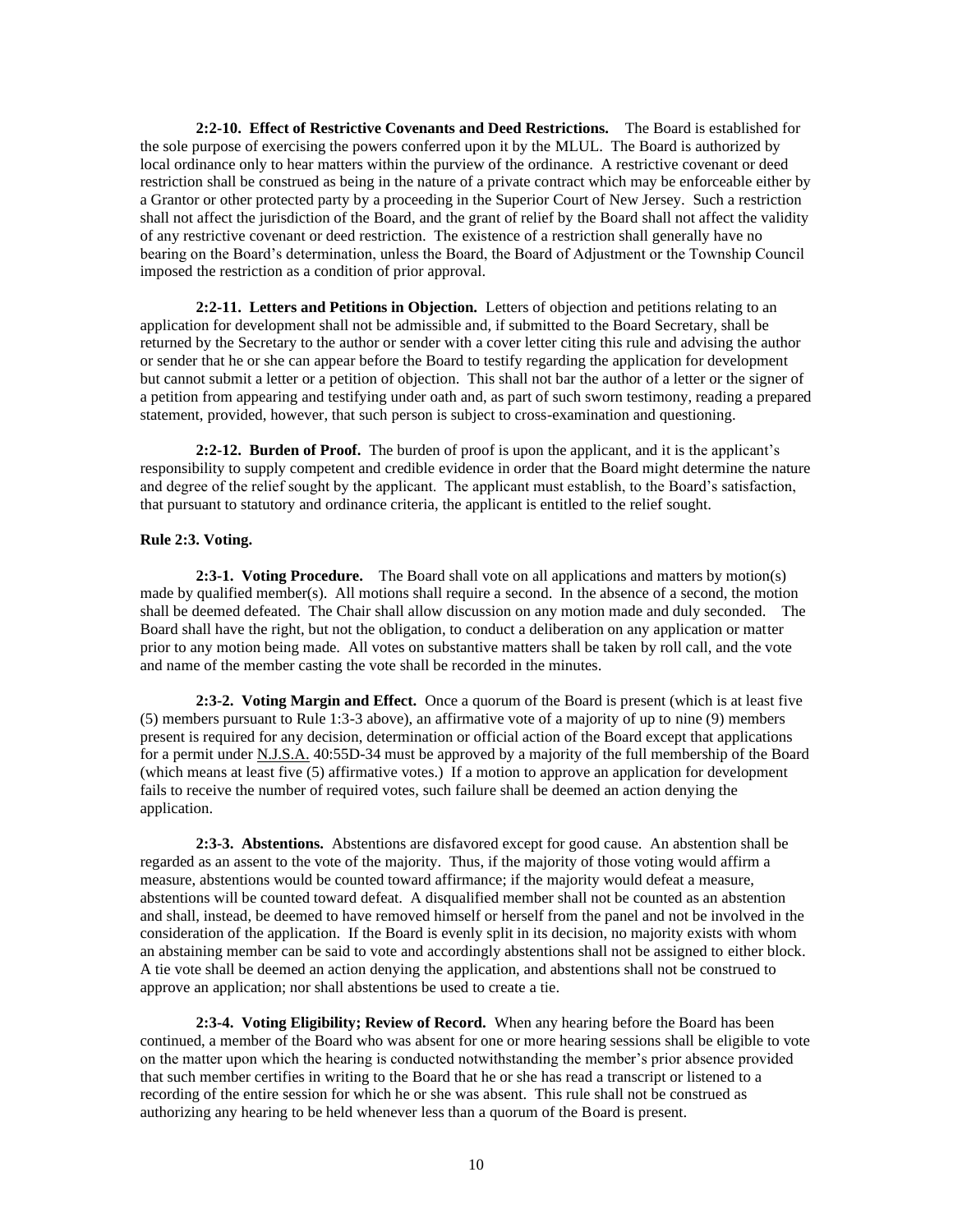#### **Rule 2:4. Other Hearing Requirements and Procedures.**

**2:4-1. The Record.** The record shall mean the application form, any plans, plats or maps submitted by the applicant, any other documents submitted by the applicant, an objector, an interested party and/or any Board expert(s), any exhibits submitted during the hearing, the verbatim recording of the hearing by stenographic, tape and or other electronic means, the resolutions adopted by the Board containing the Board's decision on the application, all Township ordinance provisions as well as all provisions of the Master Plan, any and all prior Planning Board, Board of Adjustment or Township Council resolutions relevant to the application and/or to the property, and any and all other matters or documents of which the Board may take judicial notice in accordance with Rule 2:4-6 below. The minutes of the meeting shall be considered both a summary of the record and part thereof but only a transcript of a hearing session or a recording of a hearing session shall constitute a verbatim record of the hearing session.

**2:4-2. Transcripts**. The Board shall furnish a transcript of the hearing or duplicate recording in lieu thereof to any interested party at his or her expense. The option as to whether to furnish a duplicate recording or a transcript lies entirely with the Board. Interested parties shall not be charged more than the maximum permitted in N.J.S.A. 2A:11-15.

**2:4-3. Inability to Make Verbatim Record.** If, at the time set for hearing, a verbatim record cannot be made for good reason, as where recording equipment is inoperable and no certified stenographer is present, the Board shall, if time is not a factor, continue the hearing to another date. However, if time is a factor, and if all interested parties present agree, the Board may proceed with the hearing on the understanding that in the event of an appeal or further review, an agreed statement of facts will be supplied to the reviewing body. In the absence of such agreement, where time is a factor and the applicant refuses to consent to extend the time within which the Board has to make a decision, the Board shall be entitled to deny the relief sought in order to prevent statutory automatic approval by reason of the Board's failure to make a decision within the required time.

**2:4-4. Oaths; Subpoenas; Contempt**. The Chair shall have power to provide for oaths to be administered to all witnesses in cases before the Board and may designate individual(s) to actually administer oaths. The Chair shall also have the power to issue subpoenas to compel the attendance of witnesses and the production of relevant evidence, including witnesses and documents presented by the parties. The provisions of the County and Municipal Investigations Law, N.J.S.A. 2A:67A-1 et seq. shall apply. Any person under subpoena who refuses or fails to appear or refuses to be examined or answer any proper questions or to produce any books, papers, documents or tangible things in accordance with the subpoena, shall be subject to the proceedings in the Superior Court for an order to compel him or her to do so. If a person subject to subpoena shall engage in contemptuous conduct at any hearing, the Board may apply to the court to compel such person to refrain therefrom, and may seek costs and fees in connection therewith.

**2:4-5. Perjury.** Any person who shall knowingly or willfully give false testimony under oath in the course of any hearing held before the Board shall, in accordance with the provisions of the County and Municipal Investigations Law (N.J.S.A. 2A:67A-1 et seq.), be guilty of perjury.

**2:4-6. Judicial Notice.** The Board may take judicial notice of such matters as are so notorious as not to be the subject of reasonable dispute, including but not limited to matters of common knowledge, provisions of law, provisions of the Township Ordinances, resolutions adopted by the Planning Board, Board of Adjustment and Township governing body, and the contents of municipal, county, state and federal government documents and publications (including internet published documents).

**2:4-7. Dismissal of Applications.** The Board, on its own motion, may dismiss any action without prejudice if neither the applicant nor anyone on his or her behalf appears at the time set for the hearing of said application. The Board may also dismiss any action without prejudice if neither the applicant nor anyone on his or her behalf actively prosecutes the application. Further, the Board, on its own motion, may dismiss any action, without prejudice, for failure to comply with these rules. Any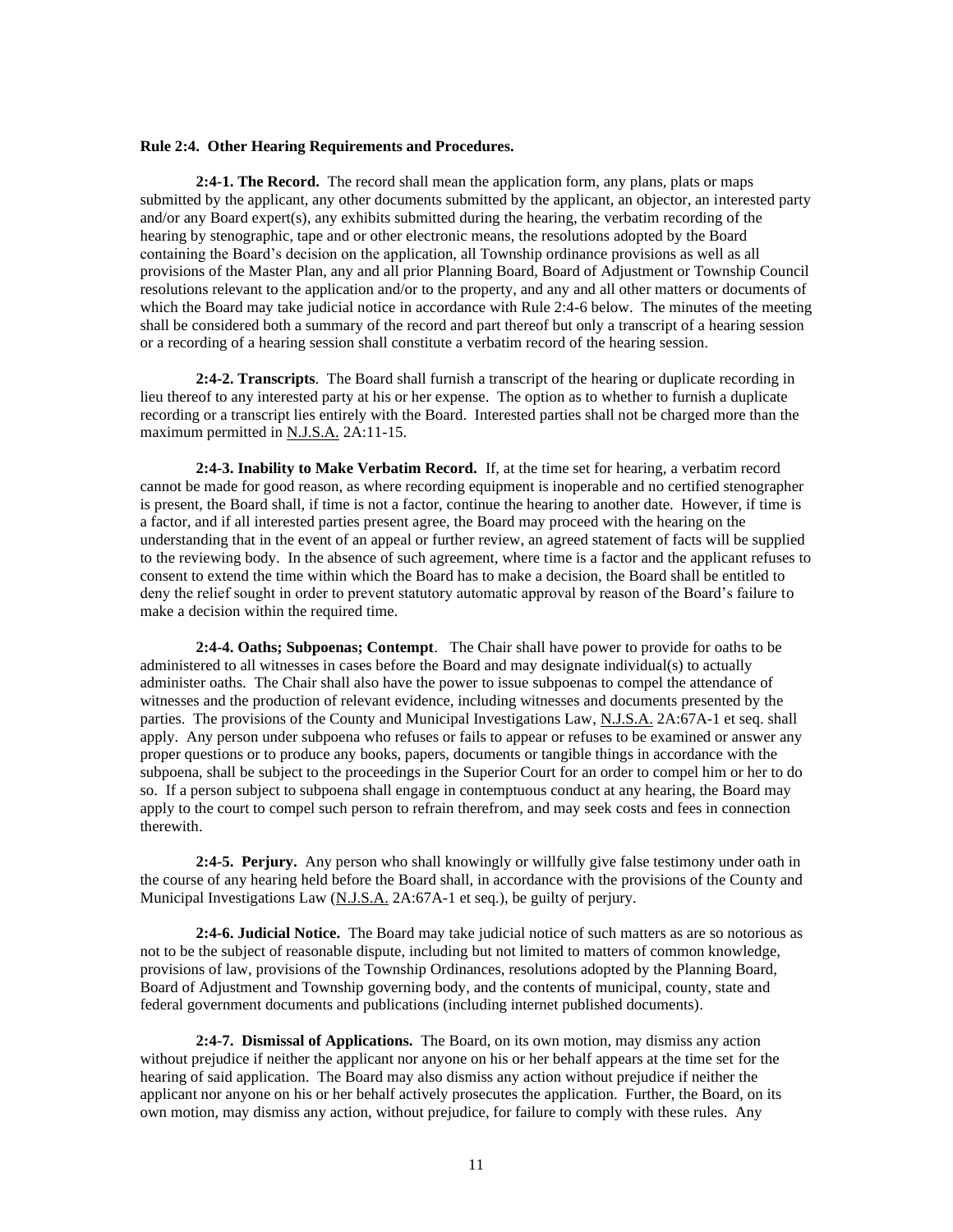applicant may, at any time before the commencement of the hearing, voluntarily withdraw his or her application, in which case, the application shall be deemed to have been dismissed without prejudice. After commencement of a hearing, the applicant shall not have the right to withdraw its application but a voluntary dismissal may be had but only with the approval of the Board, in which case the Board shall dismiss the action with or without prejudice depending on the circumstances of the particular case. The Board reserves the power to impose reasonable terms and conditions on the dismissal of any application where the request for the dismissal is made after the commencement of the hearing on the application.

**2:4-8. Amended Applications.** An applicant may, prior to the commencement of a hearing, amend his or her application without leave of the Board and in all such cases new notice shall be given as in the case of the original application and the amended application shall be subject to a completeness determination as is the case with the original application. After commencement of a hearing, an application may be amended only by leave of the Board. If the amendment after commencement of hearing is for the purpose of reducing the nature or extent of the relief sought, no new notice will be required. Otherwise, new notice shall be given. In either event, the time within which the Board has to act on the amended application shall be deemed to start to run from the day the amended application is determined to be or deemed to be complete.

**2:4-9. Conditions.** The Board shall have plenary power and discretion to impose conditions. The right to impose conditions is an inherent power of the Board that exists regardless of whether the ordinance grants such a right to the Board. Such conditions shall not be deemed exclusive, and the applicant shall be subject to terms and conditions of approval that are expressed and implied at law, including those imposed pursuant to ordinance as applied uniformly to every development application. The Board shall have the power to require that conditions be fulfilled within a stated period of time. The Board may require that some or all conditions of approval, or the resolution itself, be recorded with the County Clerk along with any maps for filing. Unless good cause exists, the Board shall impose the following conditions as a minimum, which the Board deems as its "standard" conditions, and in the event the Board neglects to include any of the following conditions in a resolution approving an application for development the following conditions shall be deemed to have been imposed by the Board:

1. **Revisions to Plans/Plats**. Prior to the Board Chair and Secretary signing any approved site plans or subdivision plats, and prior to issuance of zoning and construction permits, the applicant shall be required to make revisions to the plan(s) and/or the plat(s) in accordance with Board's experts' reports and testimony to the satisfaction of the Board expert(s) who filed the report or testified as well as to the satisfaction of the Township Engineer and Township Planner. The Board shall impose as a further condition a time within which to make the revisions which shall be six (6) months unless the Board determines another time period is more appropriate depending on the circumstances of the case before it. And, the condition shall also provide that, in the event that the applicant fails to revise the plans as required and/or fails to obtain signatures on the plan as required, all within said time period, or extension thereof as granted by the Board, the approvals shall expire and become automatically null and void. (The Board notes that, in the absence of the within time limitation condition, it would decline to grant conditional approvals and, instead, would continue the hearing on an application for no more than a six month period to provide the applicant with the opportunity to revise the plat, plans and documents and, failure by the applicant to resubmit same to the Board within that period or submission within that period but failure of the applicant to make all the required revisions, would result in denial of the application.)

2. **Design, Construction and location of Improvements**. The applicant shall be required to design, construct and locate the proposed development in substantial conformity with the plans and the plats approved and signed by, and conditions imposed by, the Board as well as to the exhibits submitted into evidence during the hearing. The requirements of this condition shall be satisfied prior to issuance of a certificate of occupancy, completion or compliance (whichever is applicable).

3. **Landscaping.** All landscaping, as installed, shall conform to and be in accordance with the landscaping plan approved and signed by the Board, and which landscape plan shall include any and all the landscaping changes required by condition #1 above. Prior to the issuance of a permanent certificate of occupancy, completion or compliance (whichever is applicable) and prior to the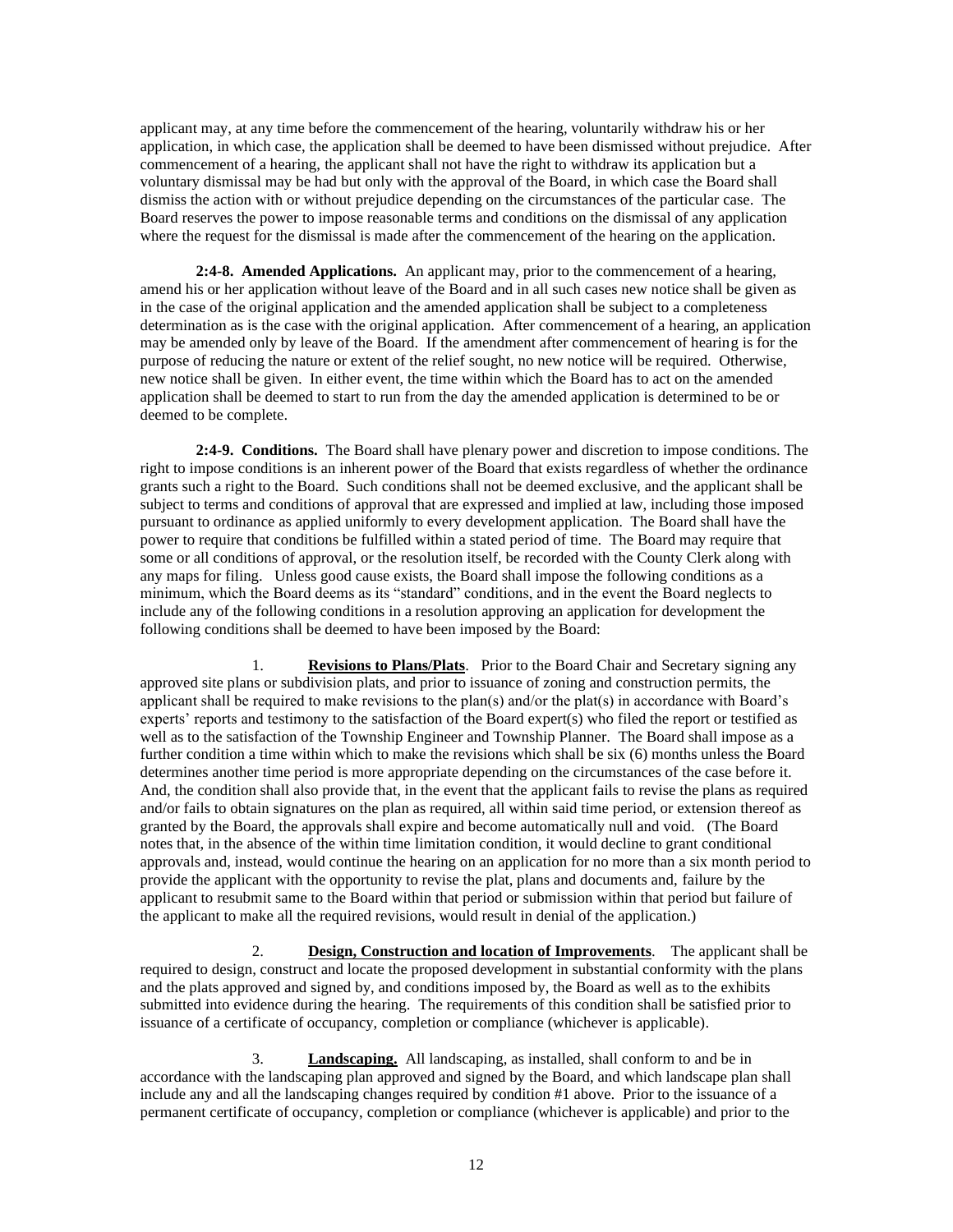release of any performance bond, the landscaping shall be installed and a two (2) year maintenance bond in a form acceptable to the Township Attorney and in an amount acceptable to the Township Engineer, shall be posted with the Township. If the applicant applies for a certificate of occupancy during a non-planting season, the applicant may obtain a temporary certificate of occupancy without installation of the landscaping but if and only if the applicant posts a performance bond in a form acceptable to the Township Attorney and in an amount acceptable to the Township Engineer guaranteeing installation of the landscaping during the next planting season and further guaranteeing the subsequent posting of a two (2) year maintenance bond.

4. **Enforcement and Maintenance of Parking.** The applicant shall strictly monitor and enforce parking as permitted and reflected on a signed site plan. This means that parking shall be permitted only in those areas and in those spaces designated on the site plan for same. The owner of the property shall include provisions in all leases to this effect. The applicant shall identify on the site through pavement markings and signage (as approved by the Township Engineer) all parking spaces and fire lanes/zones. The applicant shall have a continuing obligation to maintain all parking areas, which shall include but not be limited to repainting and reinstalling signage for all required spaces.

5. **Night-Light Test**. There shall be a night-light test conducted by the Township Engineer prior to the issuance of a certificate of occupancy, compliance or completion (whichever is applicable) and the applicant shall correct any lighting problems which are exposed as a result of the test prior to the issuance of said certificate. The purpose of the night-light test is to assure adequate lighting throughout the site for safety purposes while safeguarding neighboring property owners and the traveling public from glare, unnecessary brightness and glow. The requirements of this condition shall be satisfied prior to issuance of a certificate of occupancy, completion or compliance (whichever is applicable).

6. **Escrow Fees.** Any and all outstanding escrow fees shall be paid in full and the escrow account replenished to the level required by ordinance within 30 days of the adoption of a resolution, within 30 days of written notice that a deficiency exists in the escrow account, prior to signing the site plan and/or subdivision plat, prior to the issuance of a zoning permit, prior to the issuance of construction permits, and prior to the issuance of a temporary and/or permanent certificate of occupancy, completion or compliance (whichever is applicable). Failure to abide by this condition shall result in the relief granted, as well as any and all underlying relief for the property, automatically terminating and becoming null and void

7. **Easements, Dedications and Conveyances.** Any and all easements, dedications and/or conveyances running to and in favor of the Township which are proposed on the site plan and/or subdivision plat and/or required as a condition of the approval resolution shall, in addition to being identified on the applicant's plans, maps and/or plats, be contained in separate documents to be prepared by the applicant and approved by both the Planning Board Attorney and the Township Attorney after the metes and bounds descriptions of the easement, dedication and/or conveyance areas have been reviewed and approved by the Township Engineer. Said documents shall specifically outline the grant of the easement, dedication and/or conveyance and its purpose and shall contain a metes and bounds description of the easement, dedication and/or conveyance area. All such documents shall then be recorded and, upon completion of the recording process, be transmitted to the Township Clerk for maintenance with other title documents of the Township. The requirements of this condition shall be satisfied prior to the Board Chair and Secretary signing any approved site plans or subdivision plats, and prior to issuance of zoning and construction permits.

## 8. **Time to Obtain Construction Permits and Commence and Complete Construction.**

a. In cases where the Board grants preliminary site plan and/or preliminary subdivision approval, the Board shall impose a time limitation within which to obtain final approval. Unless the Board determines that some other time periods are more appropriate based upon the unique circumstances of the case before it, the standard time limitation conditions shall be as follows: If the only relief granted is preliminary site plan and/or subdivision approval, the condition shall be as follows: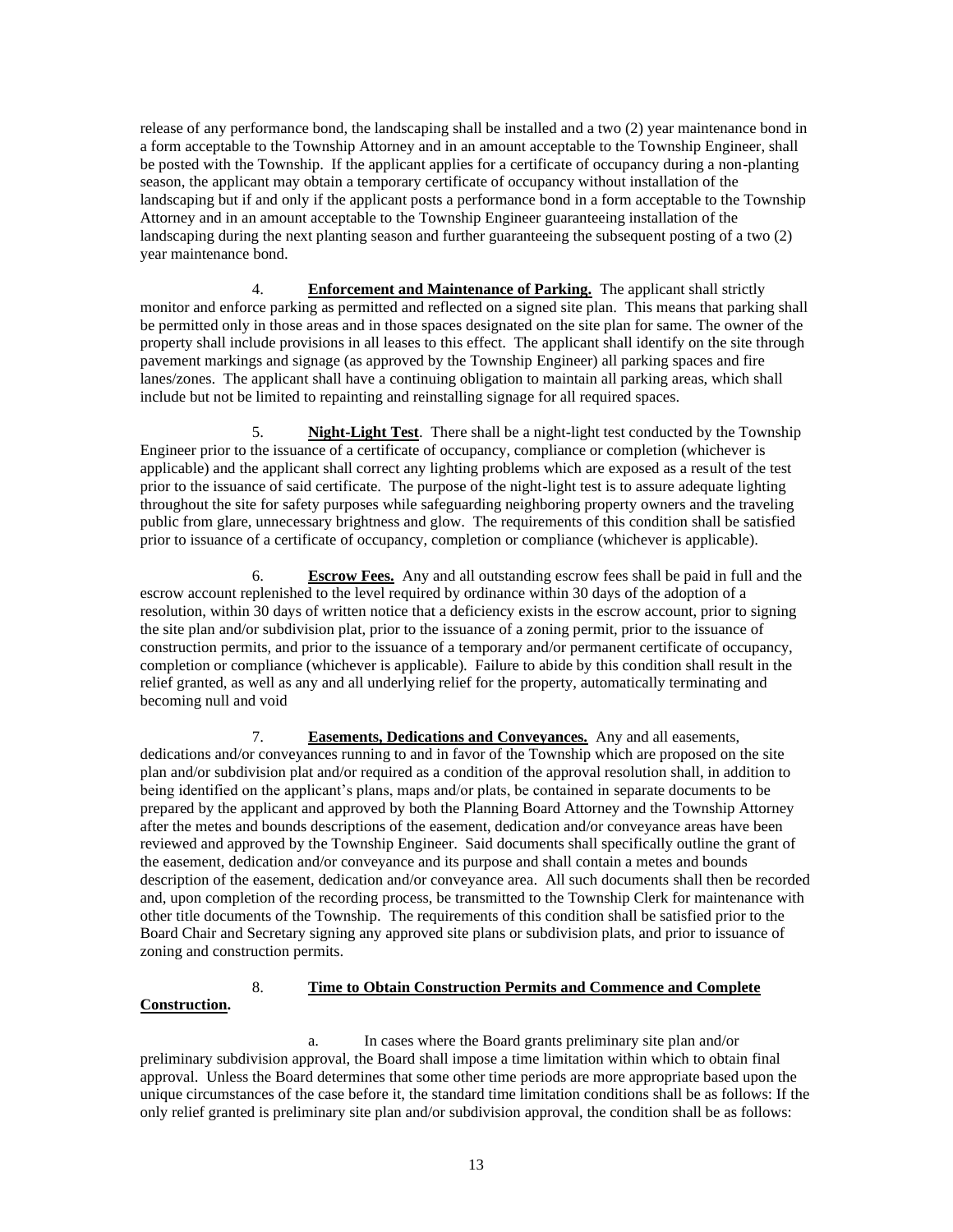"The applicant shall obtain final site plan and/or subdivision approval within three (3) years of the date of the adoption of the resolution granting preliminary approval. If final site plan and/or final subdivision approval is not obtained within said three (3) year period, or extension thereof as granted by the Board, the within preliminary approval shall automatically expire and become null and void." If preliminary site plan and/or subdivision approval is granted with other relief such as a variance or exception, the condition shall be as follows: "The applicant shall obtain final site plan and/or subdivision approval within one (1) year of the date of the adoption of the resolution granting preliminary approval. If final site plan and/or final subdivision approval is not obtained within said one (1) year period, or extension thereof as granted by the Board, the within preliminary approval and all additional relief granted herein shall automatically expire and become null and void."

b. In cases where the Board grants final site plan and/or subdivision approval, the Board shall impose a time limitation within which to obtain construction permits, commence construction and complete construction. Unless the Board determines that some other time periods are more appropriate, based upon the unique circumstances of the case before it, the standard time limitation condition in cases involving final site plan and/or subdivision without any other relief shall be as follows: If the only relief granted is final site plan and/or subdivision approval and the preliminary approval did not involve any other relief such as a variance or an exception, the condition shall be as follows: "The applicant shall apply for and obtain a construction permit within two (2) years of the date the resolution granting final site plan and/or subdivision approval is adopted. If during said two (2) year period, or extension thereof as granted by the Board, the applicant fails to obtain a construction permit, the within final approval shall automatically expire and become null and void. The applicant shall also have one (1) year from the date of issuance of the construction permit to commence construction and obtain a permanent certificate of occupancy. If during said one (1) year period, or extension thereof as granted by the Board, work is not commenced and/or a permanent certificate of occupancy is not obtained, the within final approval shall automatically expire and become null and void." If final site plan and/or subdivision approval is granted with other relief such as a variance or exception and/or the preliminary approval involved other relief such as a variance or an exception, the condition shall be as follows: "The applicant shall apply for and obtain a construction permit within one (1) year of the date the resolution granting final site plan and/or subdivision approval is adopted. If during said one (1) year period, or extension thereof as granted by the Board, the applicant fails to obtain a construction permit, the within final approval as well as all other relief granted herein, as well as any and all other relief granted with preliminary approval such as a variance or an exception, shall automatically expire and become null and void. The applicant shall also have one (1) year from the date of issuance of the construction permit to commence construction and obtain a permanent certificate of occupancy. If during said one (1) year period, or extension thereof as granted by the Board, work is not commenced and/or a permanent certificate of occupancy is not obtained, the within final approval as well as all other relief granted herein and the preliminary approval along with all other relief granted with the preliminary approval shall automatically expire and become null and void."

9. **Specific Approvals and Permits.** Prior to the Board Chair and Secretary signing any approved site plans or subdivision plats, and prior to issuance of zoning and construction permits, the applicant shall obtain all applicable permits and/or approvals from all applicable agencies and/or departments including (if applicable) but not necessarily limited to the following municipal, county and/or state agencies and/or departments:

- a. Township Board of Health approval of any aspect of the development within its jurisdiction,
- b. Hunterdon County Department of Health approval of any aspect of the development within its jurisdiction,
- c. Hunterdon County Soil Conservation Service certification of the soil erosion and sediment control plan,
- d. Hunterdon County Planning Board and/or Hunterdon County Engineering Department approval of any aspect of the proposed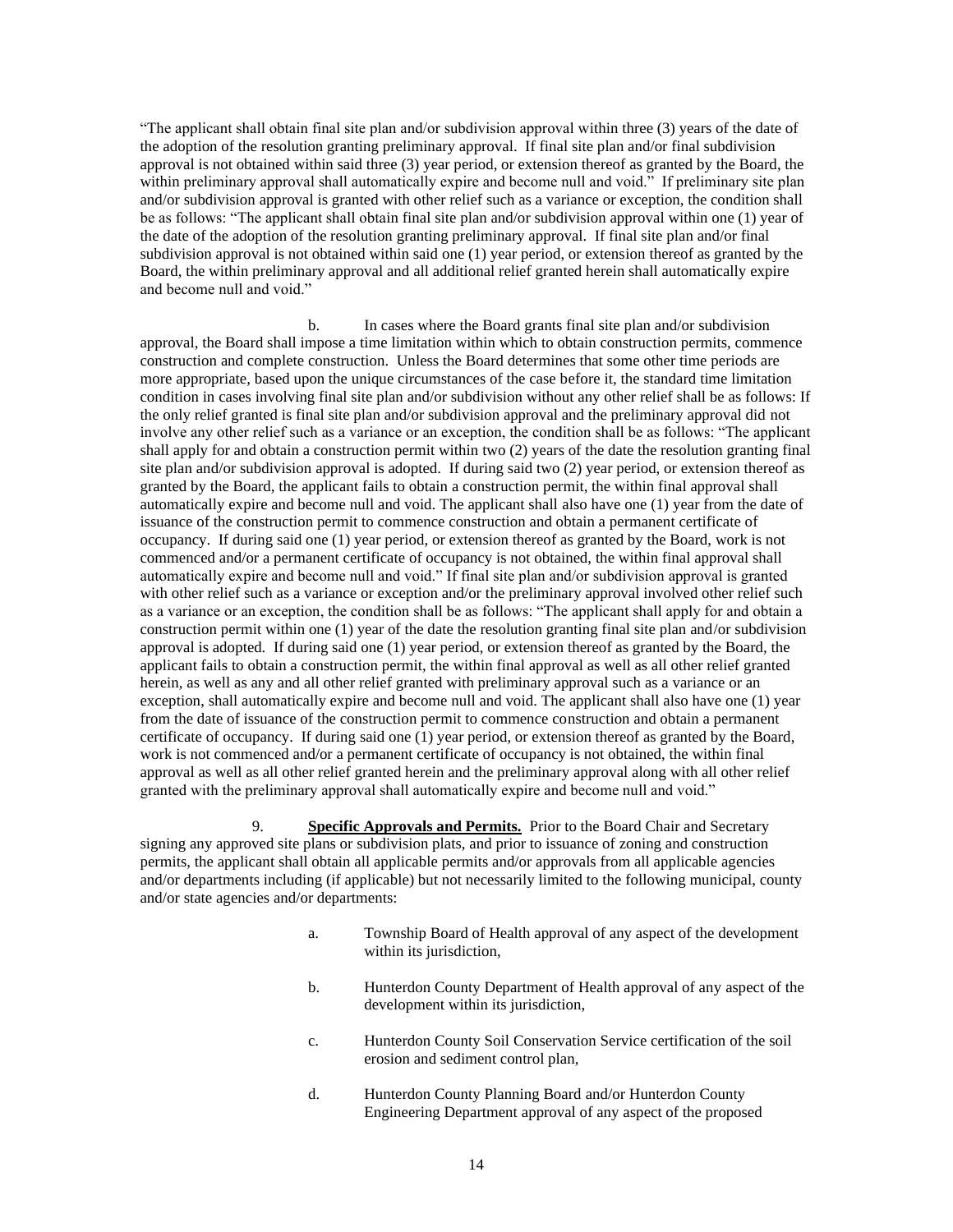development within its jurisdiction,

- e. NJDOT highway access permit if the proposed development is on a road within NJDOT's jurisdiction, and
- f. NJDEP approval of any aspect of the proposed development within its jurisdiction.

10. **Subject to Other Laws and Approvals.** All resolutions shall contain the following "catch-all" condition: "The within approval and the use of all property subject to the within approval are conditioned upon and made subject to any and all laws, ordinances, requirements, and/or regulations of and/or by any and all municipal, county, state and/or federal governments and their agencies and/or departments having jurisdiction over any aspect of the property and/or use of the property. The within approval and the use of all property subject to the within approval are also conditioned upon and made subject to any and all approvals by and/or required by any and all municipal, county, state and/or federal governments and their agencies and/or departments having jurisdiction over any aspect of the property and/or the use of the property. In the event of any inconsistency(ies) between the terms and/or conditions of the within approval and any approval(s) required by the above, the terms and conditions of the within approval shall prevail unless and until changed by the Board upon proper application."

#### **PART III. TAKING ACTION ON APPLICATIONS.**

#### **Rule 3:1. Decisions; Resolution of the Board.**

**3:1-1. Time of Decision.** Unless the applicant has consented in writing or on the record to an extension of time, the Board shall render a decision on an application for development not later than within the following time periods:

a. 95 days after the date of completeness of an application for general development plan approval;

b. 45 days after the date of completeness of an application for minor site plan approval, whether or not including a request for site plan exception(s);

c. 45 days after the date of completeness of an application for preliminary site plan approval involving 10 acres of land or less and 10 dwelling units or less, whether or not including a request for site plan exception(s);

d. 95 days after the date of completeness of an application for preliminary site plan approval involving more than 10 acres or more than 10 dwelling units, whether or not including a request for site plan exception(s);

e. 45 days after the date of completeness of an application for final site plan approval, whether or not including a request for site plan exception(s);

f. 45 days after the date of completeness of an application for minor subdivision approval, whether or not including a request for subdivision exception(s);

g. 45 days after the date of completeness of an application for preliminary subdivision approval involving 10 dwelling units or less, whether or not including a request for subdivision exception(s);

h. 95 days after the date of completeness of an application for preliminary subdivision approval involving more than 10 dwelling units, whether or not including a request for subdivision exception(s);

i. 45 days after the date of completeness of an application for final subdivision approval, whether or not including a request for subdivision exception(s);

j. 95 days after the date of completeness of an application for conditional use approval;

k. 120 days after the date of completeness of an application for subdivision, site plan and/or conditional use approval when any or all of those applications include or require a request or application for the following relief: a variance pursuant to N.J.S.A. 40:55D-70c, issuance of a permit pursuant to N.J.S.A. 40:55D-34 and/or direction pursuant to N.J.S.A. 40:55D-36.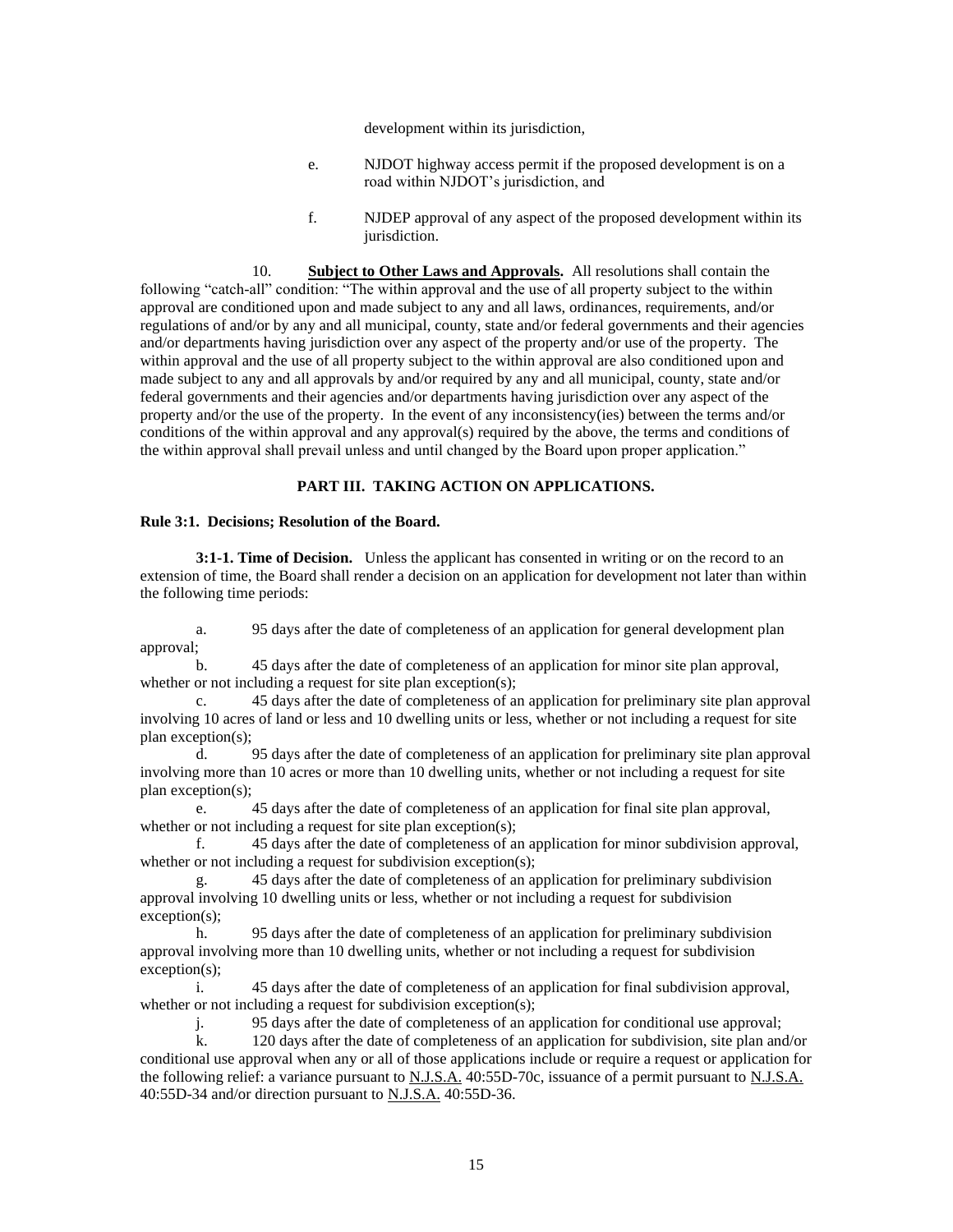**3:1-2. Failure to Decide within Prescribed Time.** Failure of the Board to render a decision within the period prescribed or within such further time as may be consented to by the applicant shall constitute a decision favorable to the applicant but only if the Board intentionally fails to render the decision within said time periods and acts in bad faith.

**3:1-3. Form of Decision – Written Resolution.** All decisions of the Board shall be in the form of a written resolution containing findings and conclusions and conditions, which resolution shall be adopted either on the date of the meeting at which the Board grants or denies approval, or, within 45 days of such meeting by the adoption of a resolution of memorialization setting forth the decision, findings, conclusions and conditions of the Board. An action resulting from failure of a motion to approve an application shall likewise be memorialized by resolution regardless of the time at which such action occurs within the time period for rendering a decision. Whenever a resolution of memorialization is adopted in accordance with the provisions of N.J.S.A. 40:55D-10, the date of such adoption shall constitute the date of the decision for purposes of the mailings, filings and publications required by statute. A copy of the Board's resolution shall be furnished to the applicant or his attorney within 10 days from the date of adoption thereof and a copy of the resolution shall also be made available to any person who has requested it and has paid the fee established therefor.

**3:1-4. Effect of Resolution.** Once the Board votes to adopt a resolution, the findings of fact, conclusions of law and conditions contained in the resolution become the findings, conclusions and conditions of the Board in the matter. It shall be immaterial that at the time of voting certain Board members may have given other reasons or discussed matters not addressed in the resolution. Nor shall it be necessary that Board members articulate particular reasons for reaching a decision at all, it being sufficient that the application be either approved or disapproved by a voice vote and that thereafter a resolution (of memorialization or otherwise) is adopted. The resolution shall be drafted in such a way as to give the greatest possible support to the decision that has been made by the Board. Once the resolution has been voted on favorably by the requisite number of Board members and is signed by the Board Secretary, it shall become the resolution of the decision of the Board regardless of who drafted it.

**3:1-5. Nature of Resolution Drafts.** A draft or proposed form of resolution, regardless of who prepared it (i.e., a Board member or the Board Attorney), which is transmitted to individual Board members, the Board Secretary and/or Board experts for review, comment and/or consideration shall be considered a privileged document and shall not become a matter of public record unless the Board attorney or Board Secretary intentionally transmits the draft or proposed form of resolution to a third party. Only the form of resolution that is ultimately adopted by the Board shall be a matter of public record unless the Board attorney or Board Secretary intentionally transmits a draft or proposed form of resolution to a third party and, in such case, only the draft or proposed form of resolution that is so transmitted shall be a matter of public record. Only the form of the resolution that has been voted on favorably by the requisite umber of Board members and signed by the Board Secretary shall constitute the decision of the Board.

**3:1-6. Relief Granted.** With respect to relief requested by an applicant, the Board may grant or deny such relief depending upon whether the applicant has proved entitlement to the relief. Additionally, however, the Board may also grant relief which may be different in kind or degree from that requested in the application, again depending upon the applicant's proofs, as the Board shall have the discretionary power to grant relief other than the precise relief or portion thereof sought by the applicant.

**3:1-7. Retention of Jurisdiction.** The Board may, when deemed necessary to satisfy a Township ordinance requirement and/or to satisfy the positive and/or negative criteria when dealing with relief involving a variance or exception, specifically provide in its resolution for the retention of jurisdiction over the matter or certain aspects of the matter for a reasonable time, as therein specified, for the purposes of enabling it to vary the terms of any condition therein imposed, or for the purpose of imposing additional conditions deemed necessary to satisfy the ordinance requirement and/or positive and/or negative criteria, as the case may be, in the light of then existing circumstances.

**3:1-8. Publishing Notice; Service of Copy of Resolutions.** The Board Secretary shall cause notice of the Board's decisions on applications to be published once in an official newspaper of the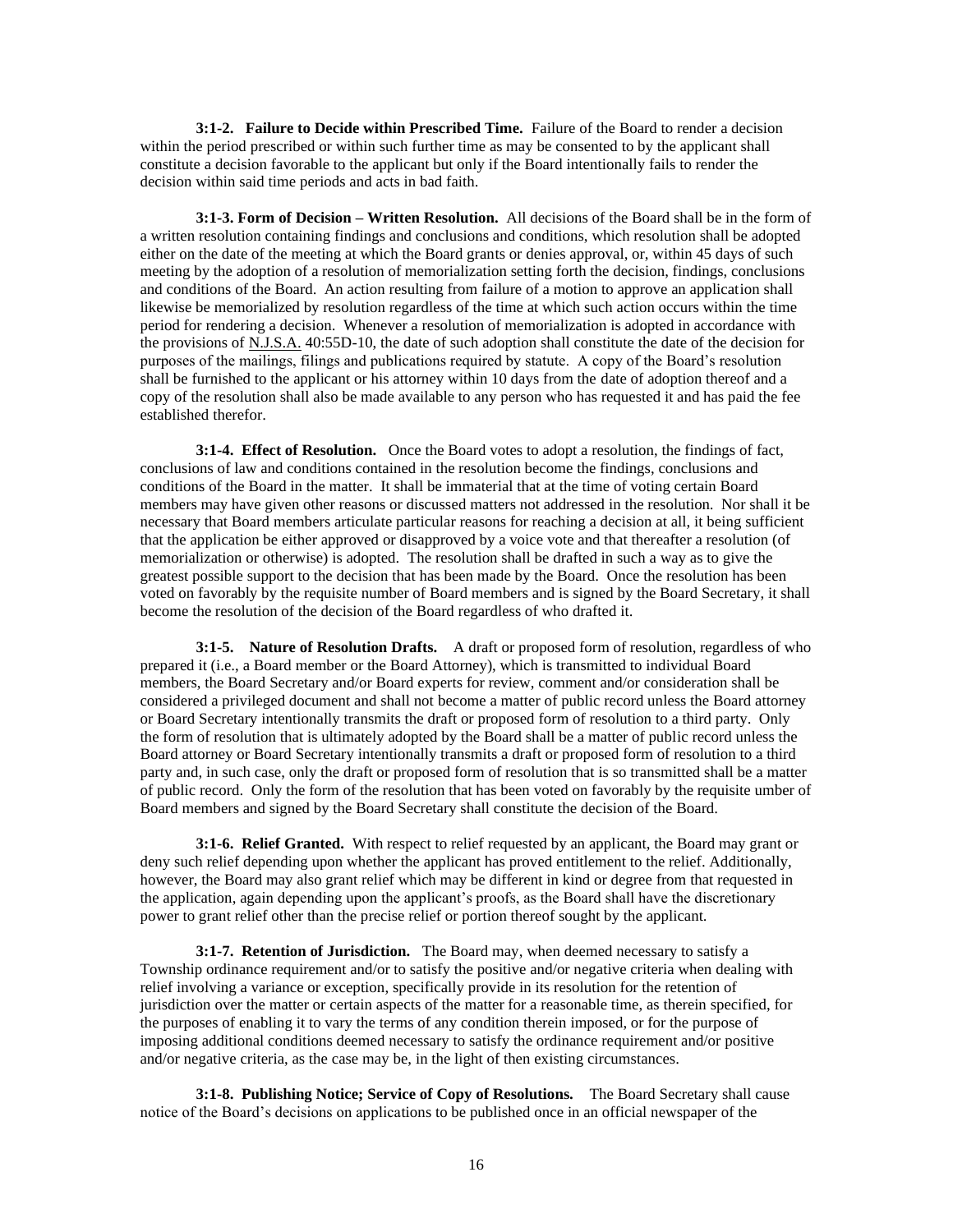Township in accordance with N.J.S.A. 40:55D-10i and shall also cause to be served on the applicant and/or his/her/its attorney, and to all who have requested copies, signed copies of the resolution that the Board has adopted deciding the application in accordance with N.J.S.A. 40:55D-10h.

#### **Rule 3:2. Rehearing.**

**3:2-1. Rehearing.** An applicant or other interested party may, within 20 days after the publication of notice of the decision, move the Board for a rehearing of the matter or a portion thereof by filing an application in the form of a letter addressed to the Board containing a brief statement of the grounds relied upon. If the Board grants the motion, the moving party shall deposit into the applicant's escrow account sufficient funds to cover the anticipated Board professional fees incurred in the rehearing. Once the escrow deposit has been made, the Board shall fix a date for rehearing and shall require the moving party to give notice to all persons who participated in the original hearing or hearings, upon such terms as the Board may deem adequate. Failure to make the escrow deposit within 30 days of the Board granting the motion shall result in the Board vacating the grant of the motion for the rehearing. The Board may grant a rehearing on its own motion when unusual circumstances so require in the interest of justice.

#### **PART IV. AVAILABILITY AND ELIGIBILITY OF MEMBERS.**

#### **Rule 4:2. Rule of Necessity.**

**4:2-1. Appointment of Additional Members.** If the Board lacks a quorum because any of its members are prohibited from acting on a matter due to the member's personal or financial interests therein, whether direct or indirect, or other applicable law, regular members of the Board of Adjustment shall be called upon to serve, for that matter only, as temporary members of the Planning Board in order of seniority of continuous service to the Board of Adjustment until there are the minimum number of members necessary to constitute a quorum to act upon the matter without any personal or financial interest therein, whether direct or indirect. If a choice has to be made between regular members of equal seniority, the Chair of the Board of Adjustment shall make the choice. This procedure shall be invoked only when the direct and proximate cause of a lack of quorum is the disqualification and not the mere absence of one or more members of the Board.

#### **Rule 4:3. Disqualification.**

**4:3-1. Disqualification Generally.** No member of the Board shall be permitted to act on any matter in which he or she has, either directly or indirectly, any personal or financial interest. No member of the Board shall participate in proceedings in which such member has a conflicting interest that may interfere with the impartial performance of his or her duties as a member of the Board. The decision as to whether a particular interest is sufficient to disqualify shall depend on the facts and circumstances of the particular case. The test shall be whether the circumstances could reasonably be interpreted by a member of the public to show that they had the likely capacity to tempt the Board member to depart from his or her sworn public duty.

**4:3-2. Local Government Ethics Law.** The members of the Board shall comply with and be bound by the provisions of the Local Government Ethics Law, N.J.S.A. 40A: 9-22.1, et seq. and shall annually file a statement as prepared by the local Finance Board and the Division of Local Government Services, Department of Community Affairs. Pursuant to such law, no Board member shall act in his or her official capacity in any matter where he or she, a member of his or her immediate family or a business organization in which he or she has an interest, has a direct or indirect financial or personal involvement that might reasonably be expected to impair his or her objectivity or independence of judgment. Any interest or involvement of the Board member that is not shared in common with other members of the public shall be examined to determine eligibility.

**4:3-3. Examples of Disqualification for Interest.** Any member of the Board shall disqualify himself or herself from sitting on the hearing of any matter in which he or she has a disqualifying interest, such as, but not limited to, the following situations: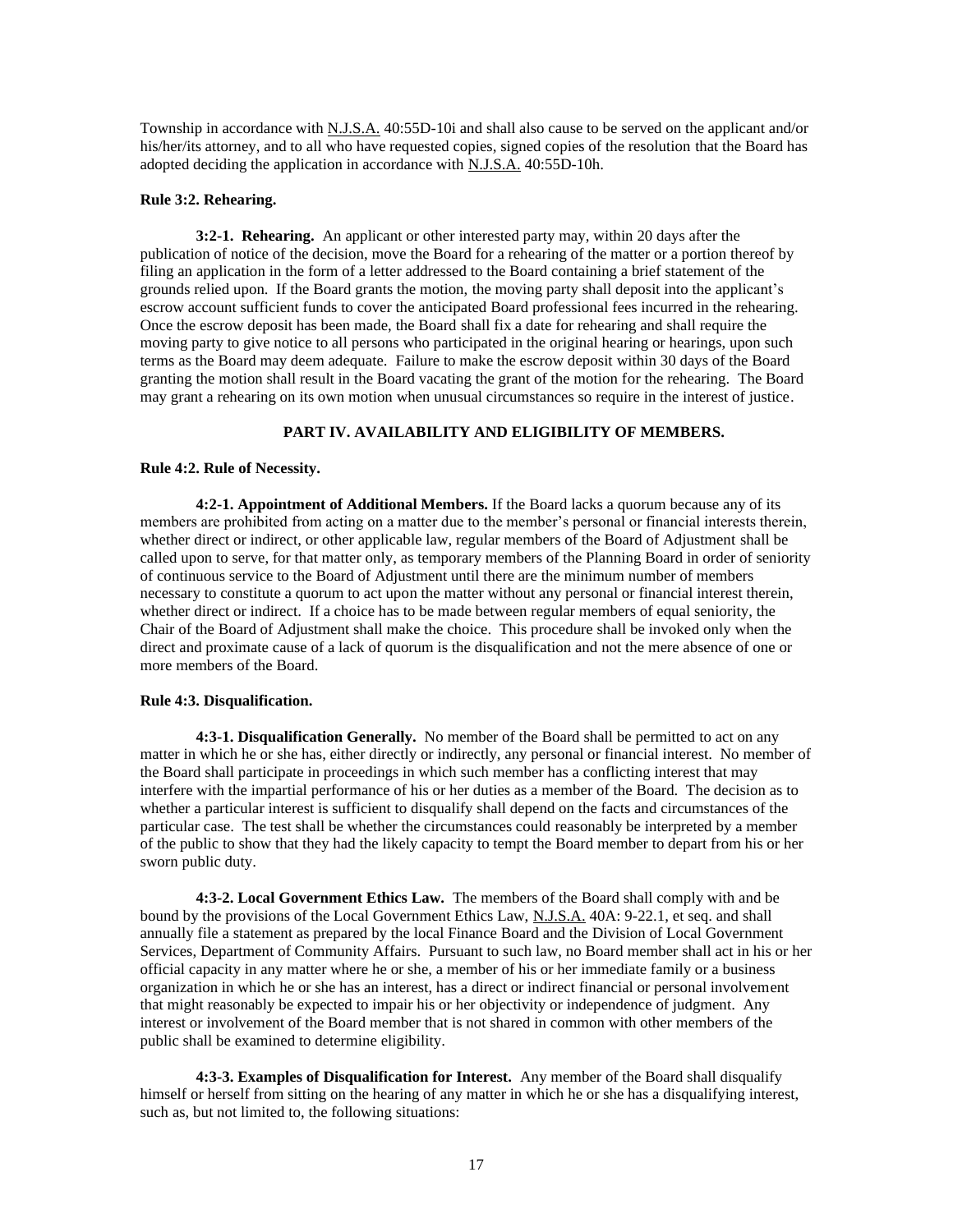- (a) where the member owns property located within two hundred (200) feet of the property affected by the action;
- (b) where the applicant is related within the third degree of consanguinity to the member by blood or is the husband or wife of any person so related;
- (c) where the applicant or his or her attorney is the employer, employee, or partner of the member, or is a corporation in which the member beneficially owns more than 10% of the outstanding shares thereof or has other financial interest;
- (d) where the member has any other personal or pecuniary interest in the proceeding.

**4:3-4 Removal From Panel.** Any member having deemed himself or herself disqualified in any matter or having been deemed by a majority vote of the Board as having a disqualifying interest shall not sit with the Board and shall not participate in the consideration of such matter. The nature of any such disqualification shall be disclosed at the time of recusal unless doing so would constitute an unwarranted invasion of individual privacy or could adversely affect the public interest. Such member may be heard at the appropriate time as an interested party or applicant, but whenever such member appears before the Board on his or her own behalf or by legal representative, it shall be disclosed that the member's comments are made solely to exercise or protect private rights and are not expressed as a member of the Board. Every effort shall be made by such member to avoid the possible influence of fellow Board members and the appearance of impropriety from the point of view of the general public. While not required, any member subject to disqualification is encouraged to leave the hearing room during the pendency of the application and, if the member wishes to exercise his or her right to appear as an interested party, while not required, the member is encouraged to engage counsel and appear through such counsel.

**4:3-5. Disclosure of Possible Conflicts; Waiver by Parties.** Where conflict is only possible and not actual by virtue of involving, either directly or indirectly, any personal or financial interest, such conflict need not necessarily result in a disqualification but should be disclosed. For purposes of illustration, prior dealings and friendships should be disclosed so that disqualification can be considered on an informed basis. Disclosure of interest is necessary in order to judge whether a particular interest is sufficient to disqualify or is remote and speculative. Concern for the impartial exercise of authority, in appearance as well as in fact, requires that where a member of the Board must disqualify himself or herself in a matter because of a conflict of interest, the disqualification is absolute and cannot be waived. However, if a conflict is only potential and is disclosed, the Board may reasonably find that a particular interest is too remote or speculative to cause a disqualification. The Board Attorney shall be consulted in each such case. Whenever the Board is called upon to determine that a potential conflict should not result in disqualification, the affected Board member shall disclose the nature of the relationship and shall satisfy the Board that the relationship would not in any way influence his or her decision.

**4:3-6. Remedy.** When a member fails to disqualify himself or herself where the circumstances require disqualification, any interested party or any other Board member may move the Board for an order or determination that such member is or was disqualified to act and may, even after decision, seek the vacation of the decision and a rehearing or other appropriate relief. The motion shall contain a statement of the facts upon which it is based, and the Board may thereupon hold a hearing on the matter or take whatever action it may deem appropriate.

#### **PART V. MISCELLANEOUS MATTERS.**

#### **Rule 5:1. Fees**

**5:1-1. Application Fees.** No application shall be considered which is not accompanied by an application fee in accordance with the schedule of administrative fees for development applications, as amended and in effect at the time application is made.

**5:1-2. Escrow Deposits for Professional Services.** No application shall be considered with respect to which an applicant has failed to comply with the applicable local ordinance or statutory requirements for the payment of escrow deposits toward anticipated municipal expenses for professional services, to be based upon a schedule established by resolution. The amount of the initial deposit shall be established by ordinance.